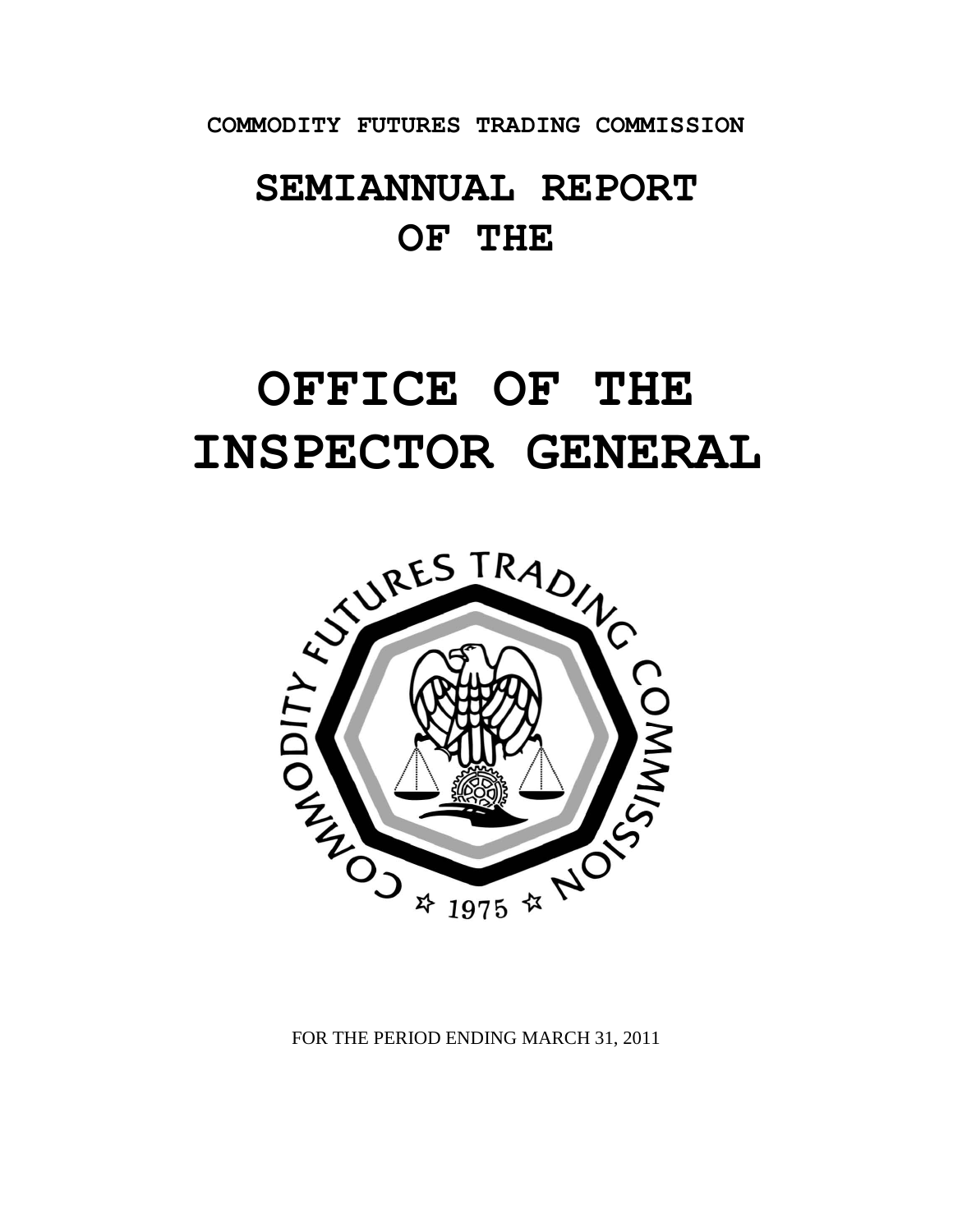#### **u.s. COMMODITY FUTURES TRADING COMMISSION**



Office of the Inspector General

Three Lafayette Centre 1155 21st Street, NW, Washington, DC 20581 Telephone: (202) 418-5110 Facsimile: (202) 418-5522 **www.cftc.gov**

April 29, 2011

| TO:   | The Commission                                  |
|-------|-------------------------------------------------|
| FROM: | A. Roy Lavik $\mathcal{A}$<br>Inspector General |

SUBJECT: Semiannual Report of the Office of the Inspector General

Attached is the Office of the Inspector General's Semiannual Report (SAR) for the period from October 1,2010 through March 31, 2011. This report is submitted to you in accordance with the requirements of Section 5 of the Inspector General Act of 1978, as amended. 5 USC App. 3 sec. 5.

The Dodd-Frank Act altered the relationship of the designated Federal entity Offices of Inspector General with the agency head by establishing that "head" of a designated Federal entity means "the board or commission of the designated Federal entity." P.L. 111-203, Title IX, Subtitle I, sec. 989B, 124 Stat. 1945 (codified at 5 USC App. 3 sec.  $8G(a)(4)$ ). We are submitting this report to the Chairman and to each Commissioner.

Under section  $5(b)$  of the IG Act, the SAR shall be transmitted to the appropriate committees or subcommittees of the Congress within thirty days after receipt of the Semiannual report, together with a report by the head of the establishment conforming to the requirements of section  $5(b)$  of the IG Act.

I appreciate your continuing support of this office.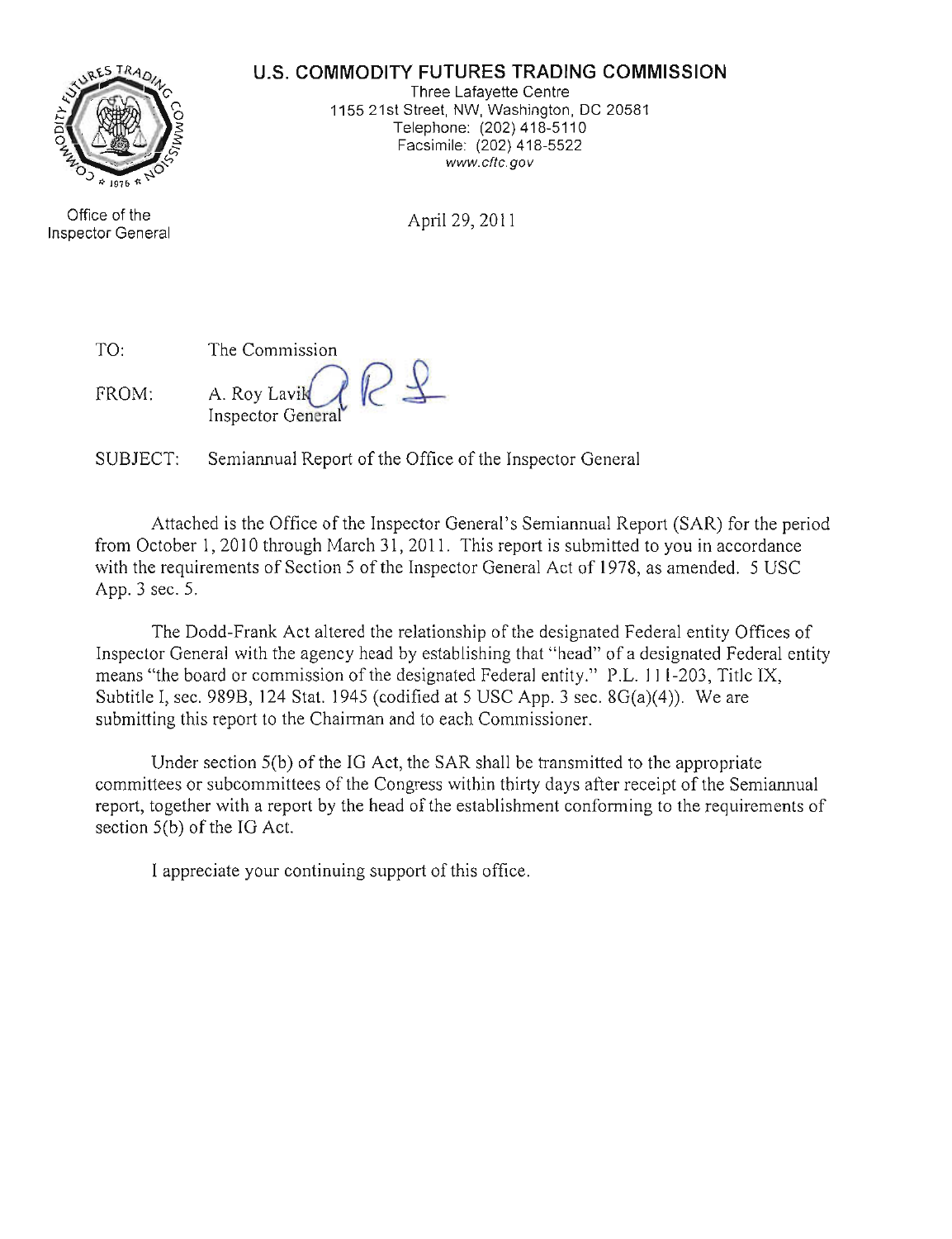Recipients:

Gary Gensler Chairman

Michael Dunn Commissioner

Bart Chilton Commissioner Jill E. Sommers Commissioner

Scott D. O'Malia Commissioner

Attachment: Semiannual Report for the CFTC 01G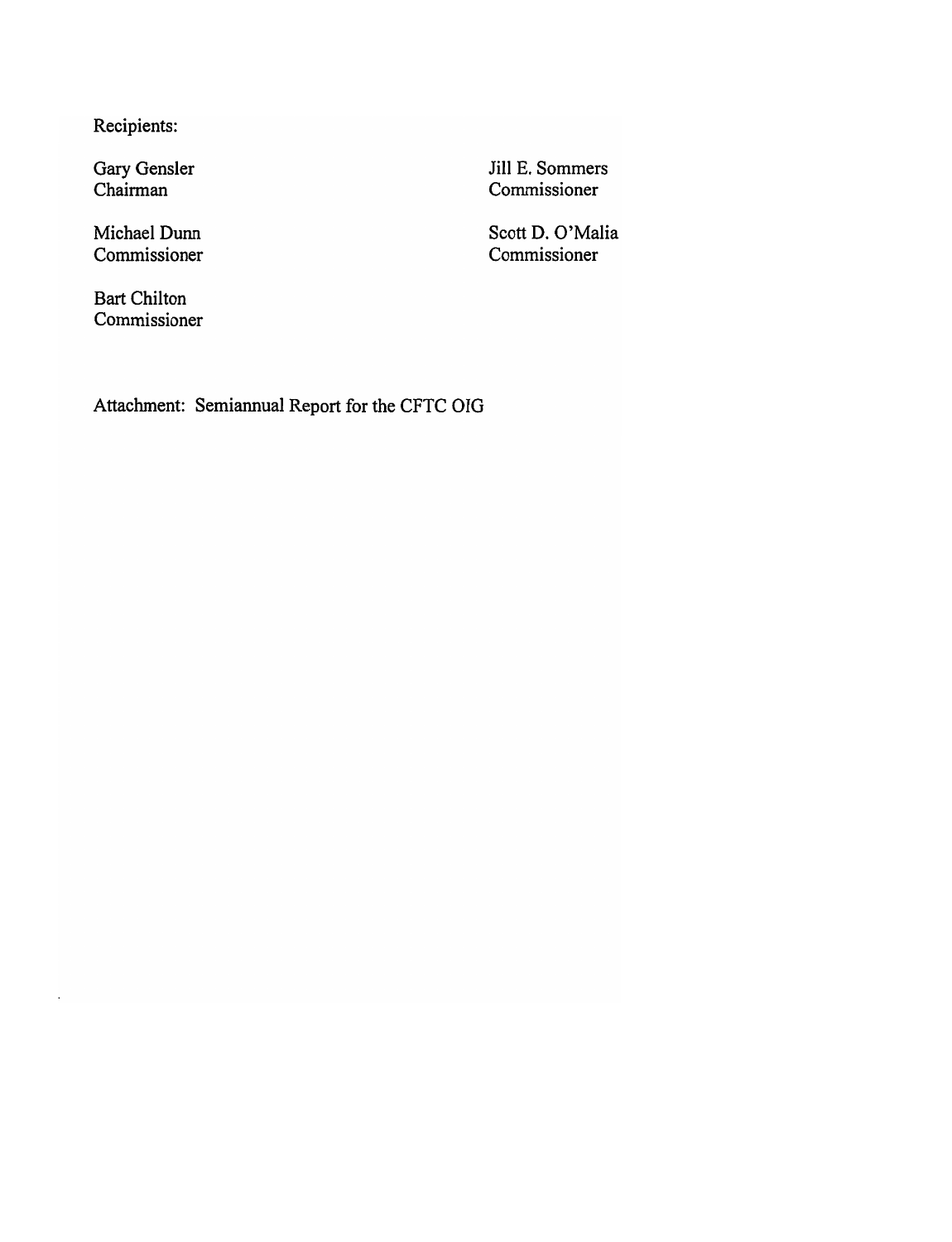## OFFICE OF THE INSPECTOR GENERAL COMMODITY FUTURES TRADING COMMISSION

SEMIANNUAL REPORT FOR THE PERIOD FROM October 1, 2010 THROUGH March 31, 2011

## <span id="page-3-0"></span>**EXECUTIVE SUMMARY**

This semiannual report is issued by the Commodity Futures Trading Commission's (CFTC's) Office of Inspector General (OIG) pursuant to the Inspector General Act of 1978, as amended. It summarizes OIG's activities and accomplishments for the period October 1, 2010 through March 31, 2011. During this period, OIG completed one audit, one review, one evaluation, issued an assessment of most serious management challenges, and began one investigation. OIG reviewed proposed Division of Enforcement actions, as well as selected rules proposed by CFTC and by regulated entities, participated in training, conducted and submitted to peer review activities, visited CFTC field offices, and participated in Government-wide OIG professional and cooperative meetings and activities. One investigation was pending at the close of this period. No significant problems, abuses or deficiencies regarding CFTC programs and operations were identified during the reporting period.

Highlights of OIG's completed and ongoing audit, evaluation, investigation and other projects include:

- OIG monitored the completion of the fiscal year (FY) 2010 audit of the CFTC financial statements. For the sixth consecutive year, an independent public accounting firm (IPA) reported that the CFTC financial statements were presented fairly, in all material respects, and in conformity with the U.S. generally accepted accounting principles for Federal agencies.
- OIG completed work on the FY 2010 review of compliance with the Federal Managers' Financial Integrity Act (FMFIA). No significant issues were noted.
- OIG completed work on the FY 2010 Federal Information Security Management Act (FISMA) independent evaluation. No significant issues were noted.
- We received an allegation of misconduct by staff and management in the Office of Proceedings. Due to an internal conflict, as well as staff resource concerns, we consulted within the OIG investigative community and found another OIG willing to conduct the investigation on our behalf. The investigation is ongoing. The Treasury Inspector General for Tax Administration is conducting the investigation.
- OIG issued its Assessment of the Most Serious Management Challenges Facing the CFTC: 1) Implementation of the Dodd-Frank Act; and 2) Human Resource Expansion and Management.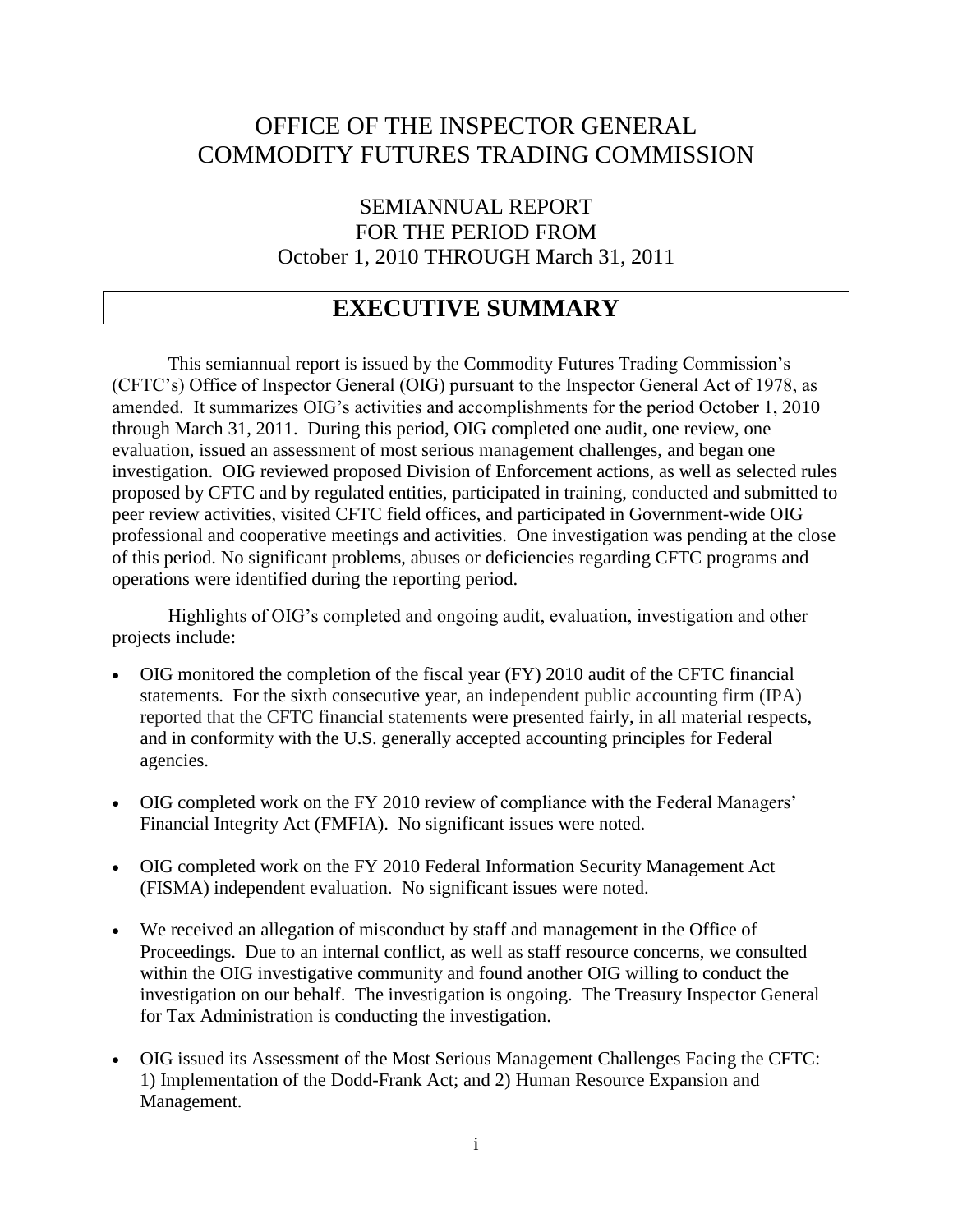- OIG completed a peer review of the audit function for the Office of Inspector General for the Farm Credit Administration.
- OIG submitted to a peer review of our audit function, conducted by the Federal Election Commission Office of Inspector General. We failed, with a scope limitation.
- OIG hired on a temporary basis a former Inspector General to assist remediation efforts and assist with the implementation of recommendations contained in the peer review report for our audit function.
- At the request of the Chairman of the House Agriculture Committee and the Chairman of the Subcommittee on General Farm Commodities and Risk Management, OIG began an investigation into the CFTC's cost benefit analyses performed in connection with four proposed rules issued in accordance with the Dodd-Frank Act.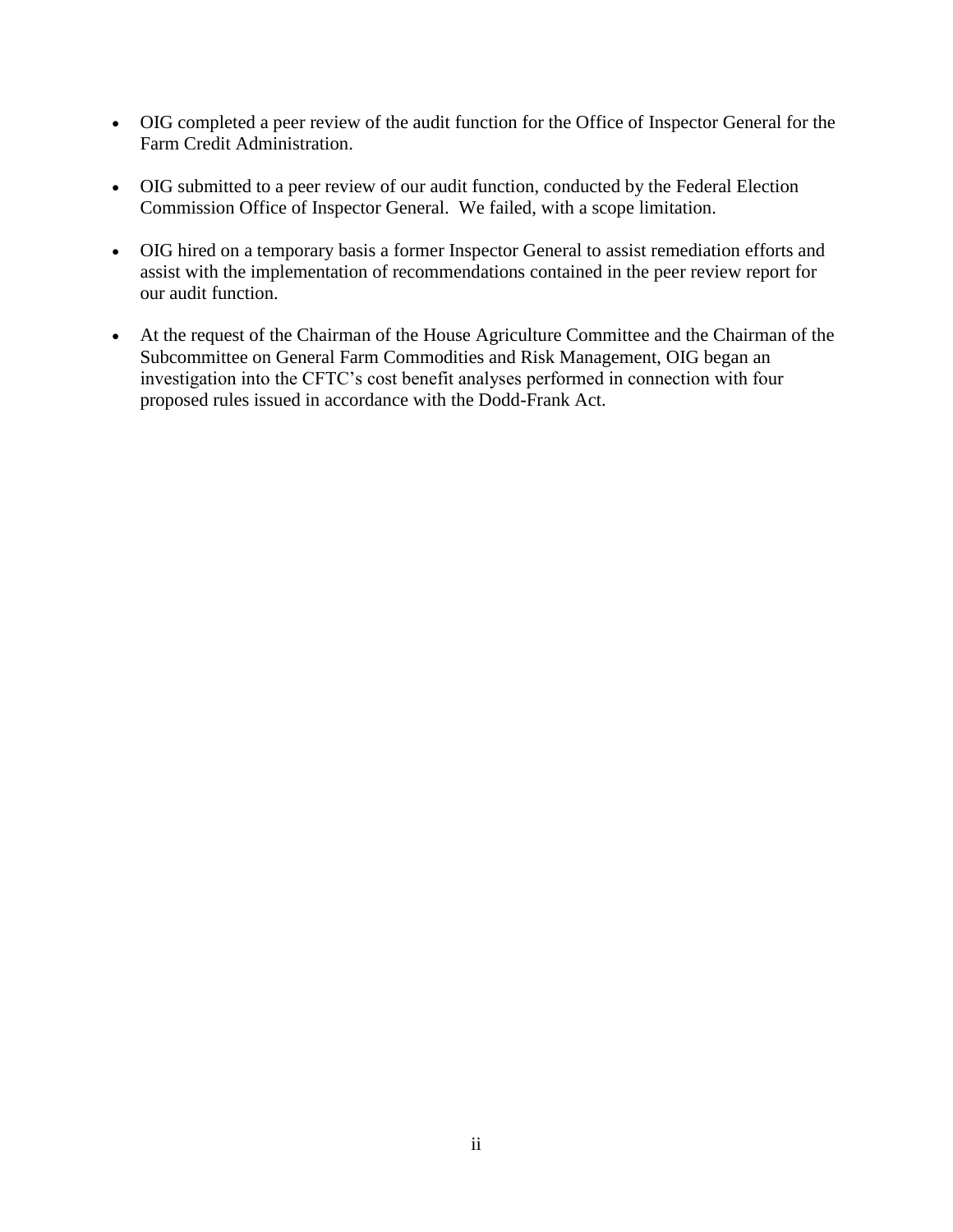## OFFICE OF THE INSPECTOR GENERAL COMMODITY FUTURES TRADING COMMISSION

## SEMIANNUAL REPORT FOR THE PERIOD FROM October 1, 2010 THROUGH March 31, 2011

## <span id="page-5-0"></span>**TABLE OF CONTENTS**

| COMPLETED ASSESSMENTS, REVIEWS, EVALUATIONS, INSPECTIONS, and OTHER               |  |
|-----------------------------------------------------------------------------------|--|
| Review of Compliance with the Federal Managers' Financial Integrity Act, FMFIA  5 |  |
|                                                                                   |  |
|                                                                                   |  |
|                                                                                   |  |
|                                                                                   |  |
| SUMMARY OF MATTERS REFERRED TO PROSECUTORIAL AUTHORITIES  10                      |  |
|                                                                                   |  |
|                                                                                   |  |
|                                                                                   |  |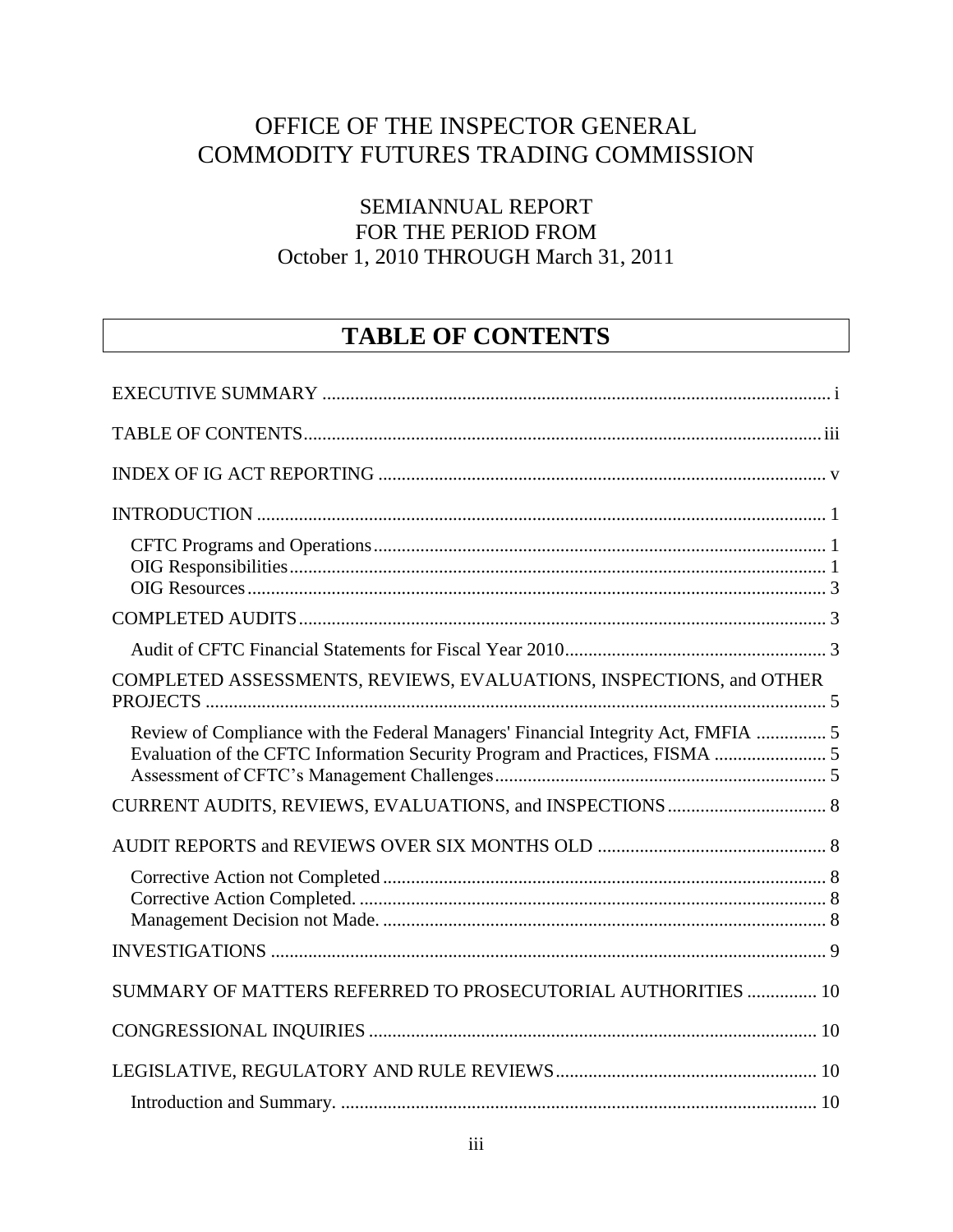| STRATEGIC PLAN FOR THE OFFICE OF THE INSPECTOR GENERAL  13 |  |
|------------------------------------------------------------|--|
|                                                            |  |
|                                                            |  |
|                                                            |  |
|                                                            |  |
|                                                            |  |
|                                                            |  |
|                                                            |  |
|                                                            |  |
|                                                            |  |
|                                                            |  |
|                                                            |  |
|                                                            |  |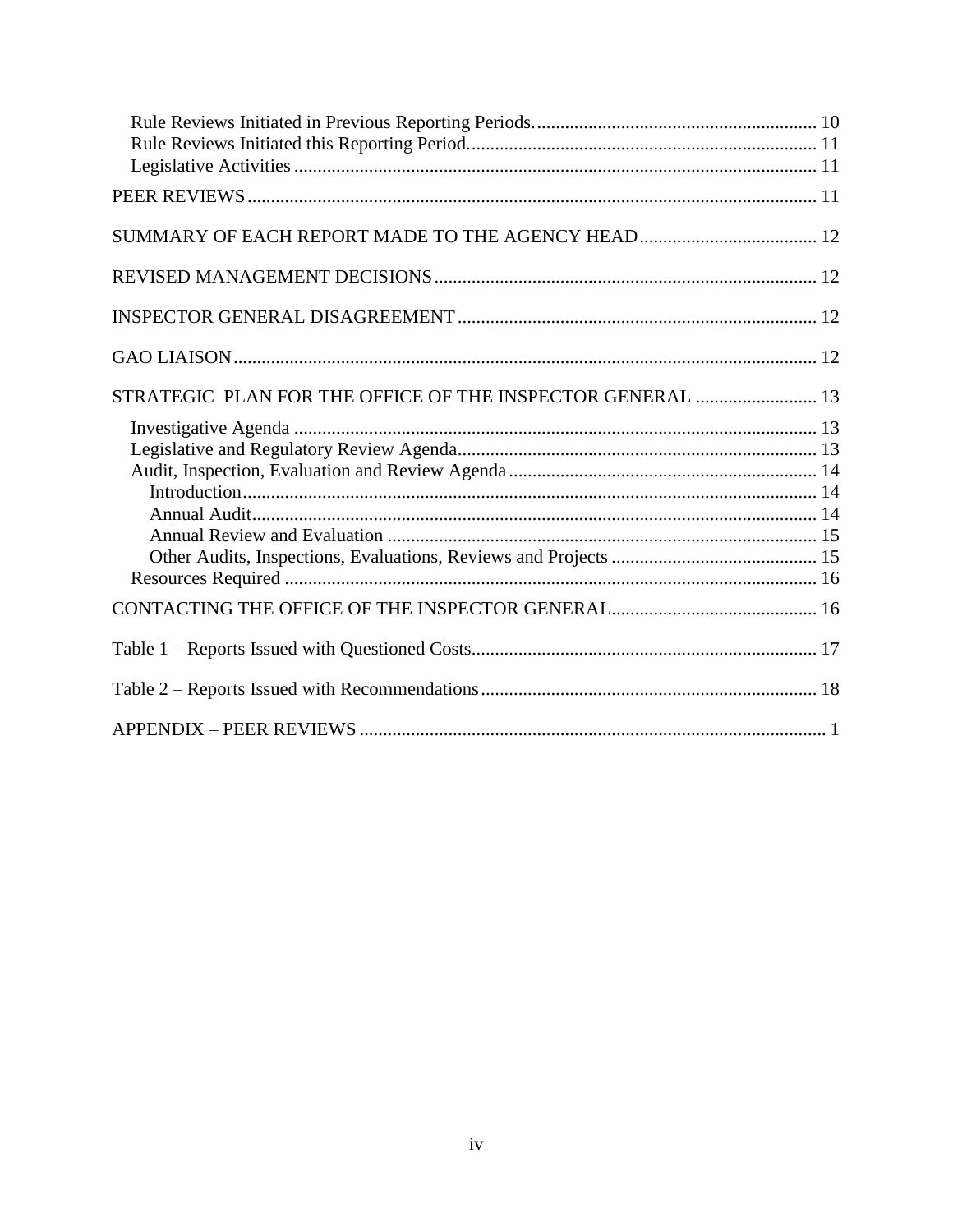## <span id="page-7-0"></span>**INDEX OF IG ACT REPORTING REQUIREMENTS**

| Section 5(a)(1) Significant problems, abuses and deficiencies 1                 |
|---------------------------------------------------------------------------------|
|                                                                                 |
| Section $5(a)(3)$ Significant recommendations that have not been completed8     |
|                                                                                 |
| Section $5(a)(5)$ Summary of instances where information was refused12          |
|                                                                                 |
|                                                                                 |
|                                                                                 |
|                                                                                 |
| Section 5(a)(10) Audit reports lacking management decision8                     |
| Section 5(a)(11)  Significant revised management decisions12                    |
| Section 5(a)(12) Significant management decisions where the IG disagrees12      |
| Section 5(a)(13)  Information described under the Federal Financial Management4 |
| Section 6(b)(2) Summary of reports to Chairman where assistance was refused12   |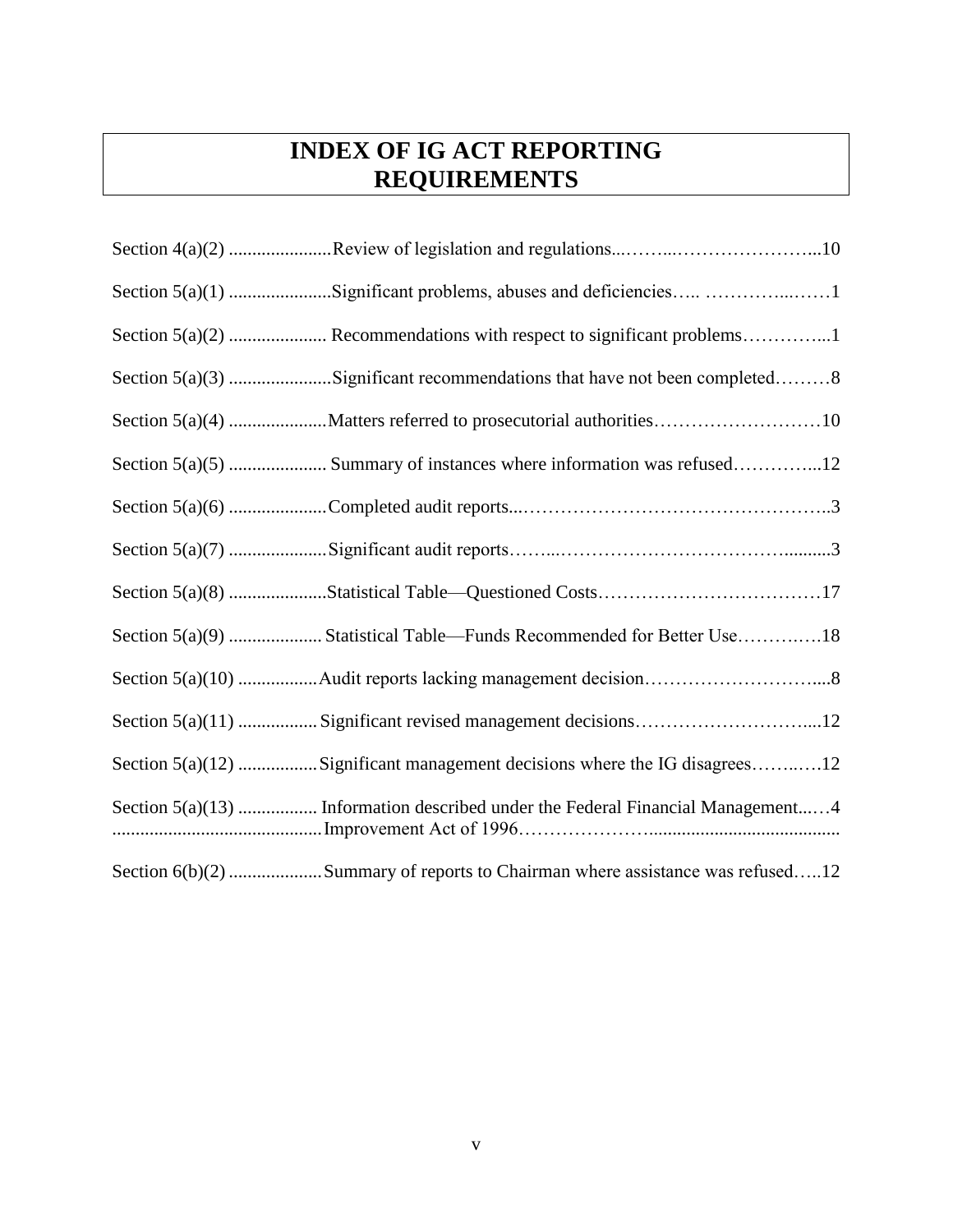## OFFICE OF THE INSPECTOR GENERAL COMMODITY FUTURES TRADING COMMISSION

SEMIANNUAL REPORT FOR THE PERIOD FROM October 1, 2010 THROUGH March 31, 2011

## <span id="page-8-1"></span><span id="page-8-0"></span>**INTRODUCTION**

#### **1. CFTC Programs and Operations**

Congress created the Commodity Futures Trading Commission in 1974 as an independent agency with the mandate to regulate commodity futures and options markets in the United States. The Commission's mandate was renewed and/or expanded in 1978, 1982, 1986, 1992 and 1995. In December 2000, the Commission was reauthorized by Congress and the President through Fiscal Year 2005 with the passage of the Commodity Futures Modernization Act of 2000 (CFMA). In May of 2008, Congress reauthorized the CFTC through Fiscal Year 2013. On July 21, 2010, the President signed into law the Dodd-Frank Wall Street Reform and Consumer Protection Act (Dodd-Frank Act), P.L. 111-203, which expanded CFTC's jurisdiction and authorities.

The CFTC is responsible for fostering the economic utility of futures markets by encouraging their competitiveness and efficiency, ensuring their integrity and protecting market participants against manipulation, abusive trade practices and fraud. Through effective oversight regulation, the CFTC enables the commodity futures markets better to serve their vital function in the nation's economy–providing a mechanism for price discovery and a means of offsetting price risks. The recent Dodd-Frank Act authorized the CFTC to regulate swap dealers, increase transparency and improve pricing in the derivatives marketplace, and lower risk to the American public.

The CFTC operating divisions are: Office of the Chairman, Office of the Executive Director, Office of General Counsel, Division of Clearing and Intermediary Oversight, Division of Enforcement, Division of Market Oversight and Office of the Chief Economist. In addition to its headquarters office in Washington, DC, the CFTC maintains offices in Chicago, Illinois; Kansas City, Missouri; and New York, New York.

#### <span id="page-8-2"></span>**2. OIG Responsibilities.**

The CFTC OIG was created in 1989 in accordance with the 1988 amendments to the Inspector General Act of 1978 (P.L. 95-452). OIG was established as an independent unit to: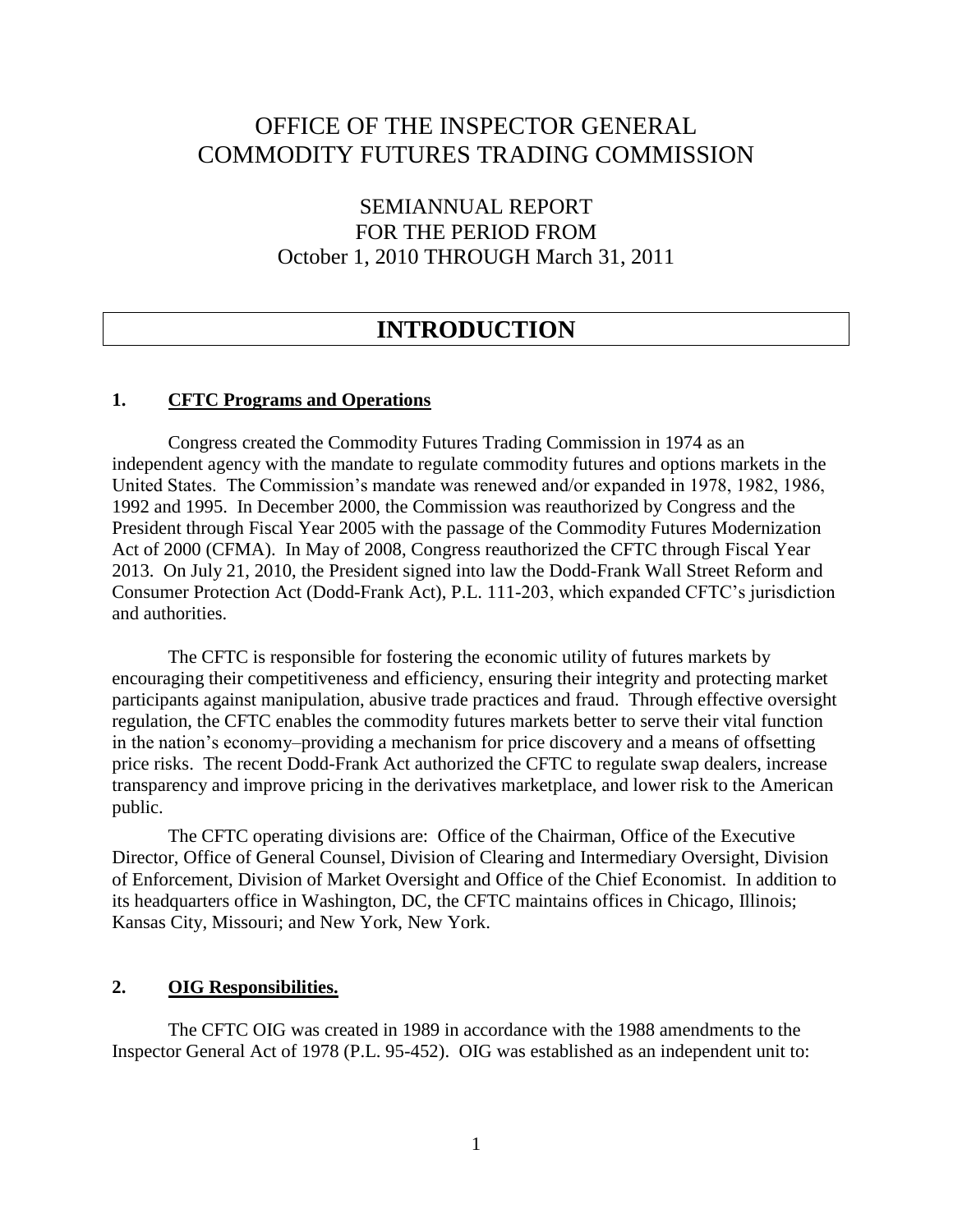- Promote economy, efficiency and effectiveness in the administration of CFTC programs and operations and detect and prevent fraud, waste and abuse in such programs and operations;
- Conduct and supervise audits and, where necessary, investigations relating to the administration of CFTC programs and operations;
- Review existing and proposed legislation, regulations and exchange rules and make recommendations concerning their impact on the economy and efficiency of CFTC programs and operations or the prevention and detection of fraud and abuse;
- Recommend policies for, and conduct, supervise, or coordinate other activities carried out or financed by such establishment for the purpose of promoting economy and efficiency in the administration of, or preventing and detecting fraud and abuse in, its programs and operations; and
- Keep the Chairman and Congress fully informed about any problems or deficiencies in the administration of CFTC programs and operations and provide recommendations for correction of these problems or deficiencies.

OIG is required to conduct, supervise and coordinate audits of CFTC programs and operations in accordance with generally accepted government auditing standards.<sup>1</sup> OIG is also required to recommend changes to existing and proposed CFTC programs and operations to promote economy, efficiency and effectiveness and to prevent and detect fraud and abuse.

The OIG also conducts inspections, evaluations, and reviews from time to time. As stated in the 2011 *Quality Standards for Inspection and Evaluation* issued by the Council of Inspectors General for Integrity and Efficiency (CIGIE):

An inspection is defined as a process that evaluates, reviews, studies, and/or analyzes the programs and activities of a Department/Agency for the purposes of providing information to managers for decision making; making recommendations for improvements to programs, policies, or procedures; and identifying where administrative action may be necessary. Inspections may be used to provide factual and analytical information; monitor compliance; measure performance; assess the efficiency and effectiveness of programs and operations; share best practices; and inquire into allegations of fraud, waste, abuse, and mismanagement. $2$ 

OIG investigations are performed in accordance with the *Quality Standards for Investigations* issued by the President's Council on Integrity and Efficiency and the Executive Council on Integrity and Efficiency and are performed in response to allegations and/or evidence

 $\overline{a}$ 

<sup>&</sup>lt;sup>1</sup> The publication titled *Government Audit Standards* (July 2007) was issued by the U.S. Government Accountability Office. The standards are available at http://gao.gov/govaud/ybk01.htm.

<sup>2</sup> *Quality Standards for Inspection and Evaluation,* page i. [http://www.ignet.gov/pande/standards/oeistds11.pdf.](http://www.ignet.gov/pande/standards/oeistds11.pdf)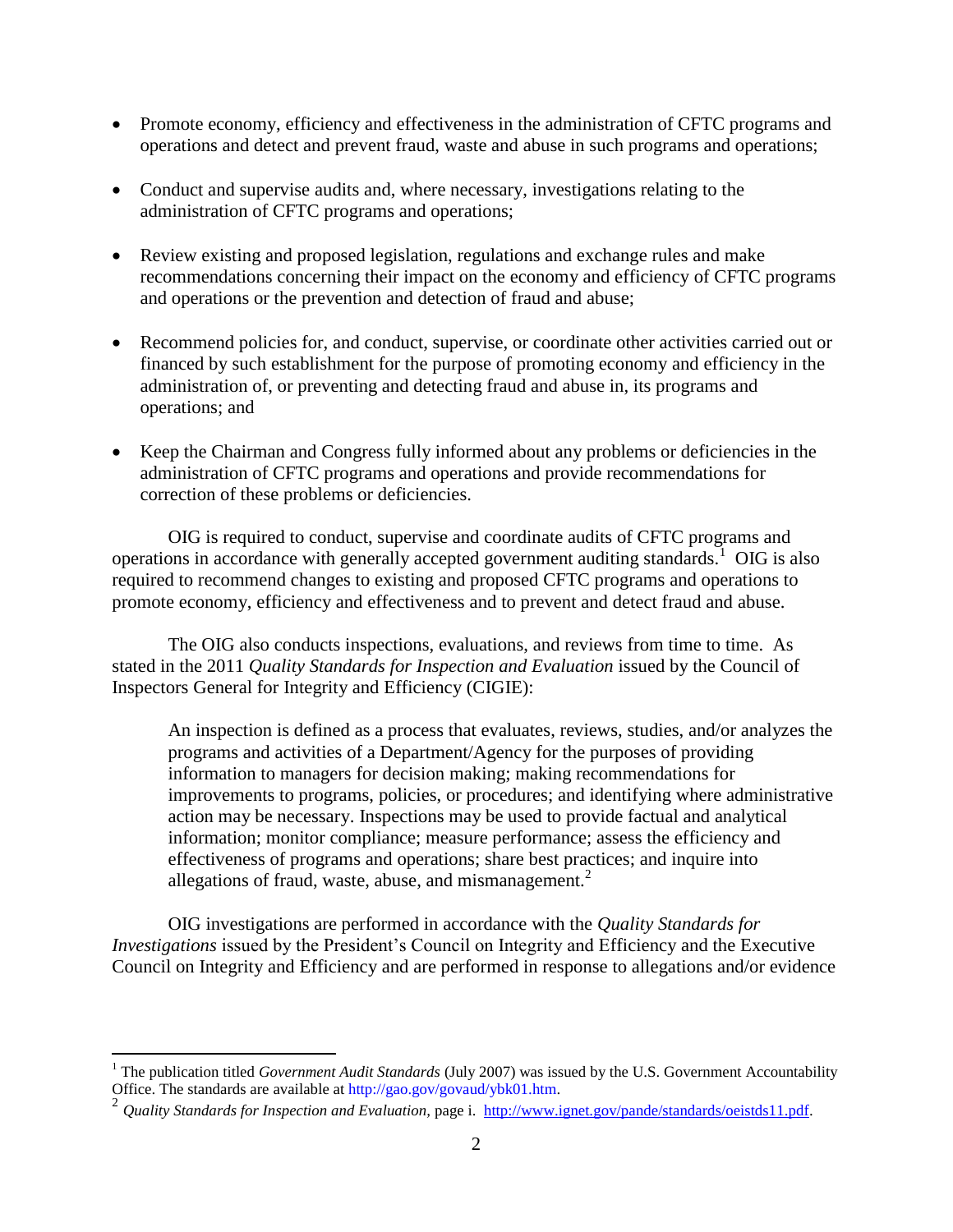indicating possible violations of law, regulations, or applicable standards, as well as other improper conduct in connection with the programs and operations of the Agency.<sup>3</sup>

OIG operates independently of the Agency and has not experienced any interference from the CFTC Chairman in connection with the conduct of any investigation, inspection, evaluation, review, or audit, and our investigations have been pursued regardless of the rank or party affiliation of the target. OIG has also conducted audits, inspections, evaluations, and reviews without interference where it has perceived the opportunity to recommend improvement to futures regulation efforts, again without regard to the party affiliation of any Chairman.<sup>4</sup>

#### <span id="page-10-0"></span>**3. OIG Resources.**

The CFTC OIG consists of the Inspector General, a Senior Program Analyst, an Attorney-Advisor, and a secretary. The present Inspector General assumed his position on October 7, 1990. The Senior Program Analyst has been with the office since 1999, and the Attorney-Advisor joined in 2007.

## <span id="page-10-2"></span><span id="page-10-1"></span>**COMPLETED AUDITS**

#### **1. Audit of CFTC Financial Statements for Fiscal Year 2010**

#### Objective.

 $\overline{a}$ 

In FY 2002, Congress passed the Accountability of Tax Dollars Act (ATDA). The ATDA requires the CFTC, along with numerous other Federal entities, to have its financial statements audited annually. To this end, following a formal procurement, the Inspector General in 2010 selected KPMG LLP, an IPA, to provide the audit effort required to enable the contractor to render an opinion on the agency's financial statements for Fiscal Year 2010.

The specific objectives of this audit included determinations whether:

(1) The financial statements present fairly the financial position of the Commodity Futures Trading Commission in accordance with generally accepted accounting principles (GAAP) as promulgated by the Federal Accounting Standards Advisory Board (FASAB). The five financial statements, along with all corresponding notes to be audited include: (a) Balance Sheet; (b) Statement of Net Cost; (c) Statement of Changes in Net Position; (d) Statement of Budgetary Resources; and (e) Statement of Custodial Activity.

<sup>3</sup> The publication titled *Quality Standards for Investigations* (December 2003) was issued by the President's Council on Integrity and Efficiency and the Executive Council on Integrity and Efficiency and subsequently adopted by the CIGIE. The standards are available at [http://www.ignet.gov/pande/standards/invstds.pdf.](http://www.ignet.gov/pande/standards/invstds.pdf)

<sup>&</sup>lt;sup>4</sup> The Inspector General Act of 1978, as amended, states: "Neither the head of the establishment nor the officer next in rank below such head shall prevent or prohibit the Inspector General from initiating, carrying out, or completing any audit or investigation...."  $5$  U.S.C. App. 3 sec. 3(a).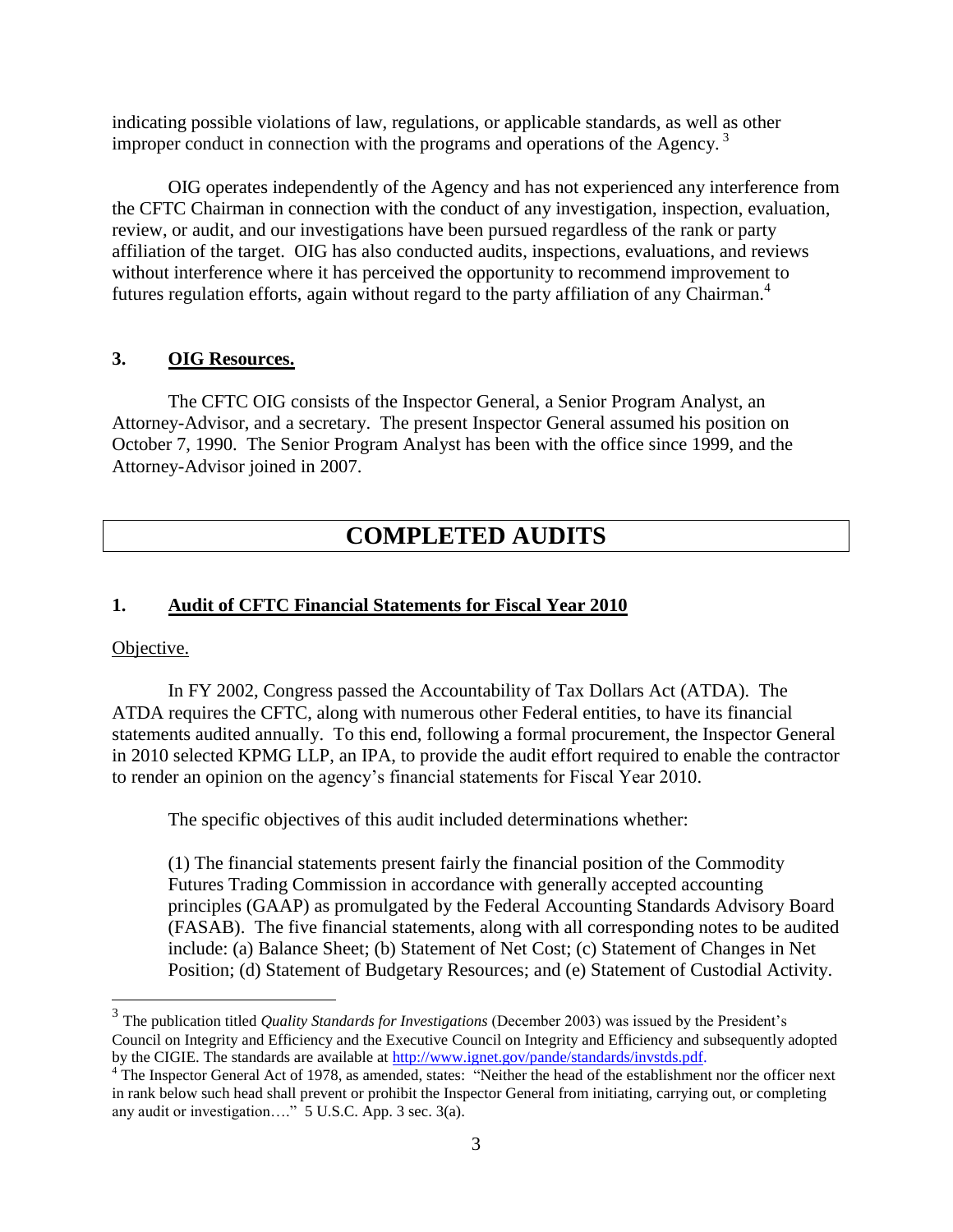(2) Management's assertions about the effectiveness of its internal controls for achieving internal control objectives described in AU Section 319 and the Federal Managers Financial Integrity Act (FMFIA) are fairly stated in all material respects. The contractor makes this determination in part by obtaining an understanding of the internal control policies and procedures and assessing the level of control risk relevant to all significant cycles, classes of transactions, and account balances. For those significant control policies and procedures that have been properly designed and placed in operation, the contractor performs sufficient tests to provide reasonable assurance as to whether the controls are effective and working as designed.

The IPA limits its internal control testing to those controls necessary to achieve the objectives described in OMB Bulletin 07-04 (and revisions). Further, the IPA is not required to test all internal controls relevant to operating objectives as broadly defined by the FMFIA, such as those controls relevant to achieving efficient operations.

With respect to internal controls related to performance measures reported in the accountability report, the IPA obtains an understanding of the design of significant internal controls relating to the existence and completeness assertions, as required by OMB Bulletin 07-04. The procedures are not required to provide assurance on internal controls over reported performance measures.

(3) The agency has complied with selected provisions of laws and regulations identified by OMB Bulletin 07-04 or the Inspector General, noncompliance with which could have a direct and material effect on the determination of financial statement amounts. The IPA limits its tests of compliance to these provisions and need not test compliance with all laws and regulations applicable to the CFTC.

KPMG rendered an opinion on the agency's financial statements for Fiscal Year 2010 in accordance with generally accepted auditing standards, Government Auditing Standards and OMB Bulletin 07-04.

#### Status.

For the sixth consecutive year, an independent public accounting firm reported that the CFTC financial statements were presented fairly in all material respects, and in conformity with the U.S. generally accepted accounting principles for Federal agencies. For the third consecutive year the Commission had no material weaknesses, and was compliant with laws and regulations. This includes compliance with the Federal Information Security Management Act. Furthermore, the CFTC financial management system is in substantial compliance with the Federal Financial Management Improvement Act of 1996 (although CFTC is not required to comply with FFMIA, it has elected to do so.) The financial statement audit report was issued on November 10, 2010.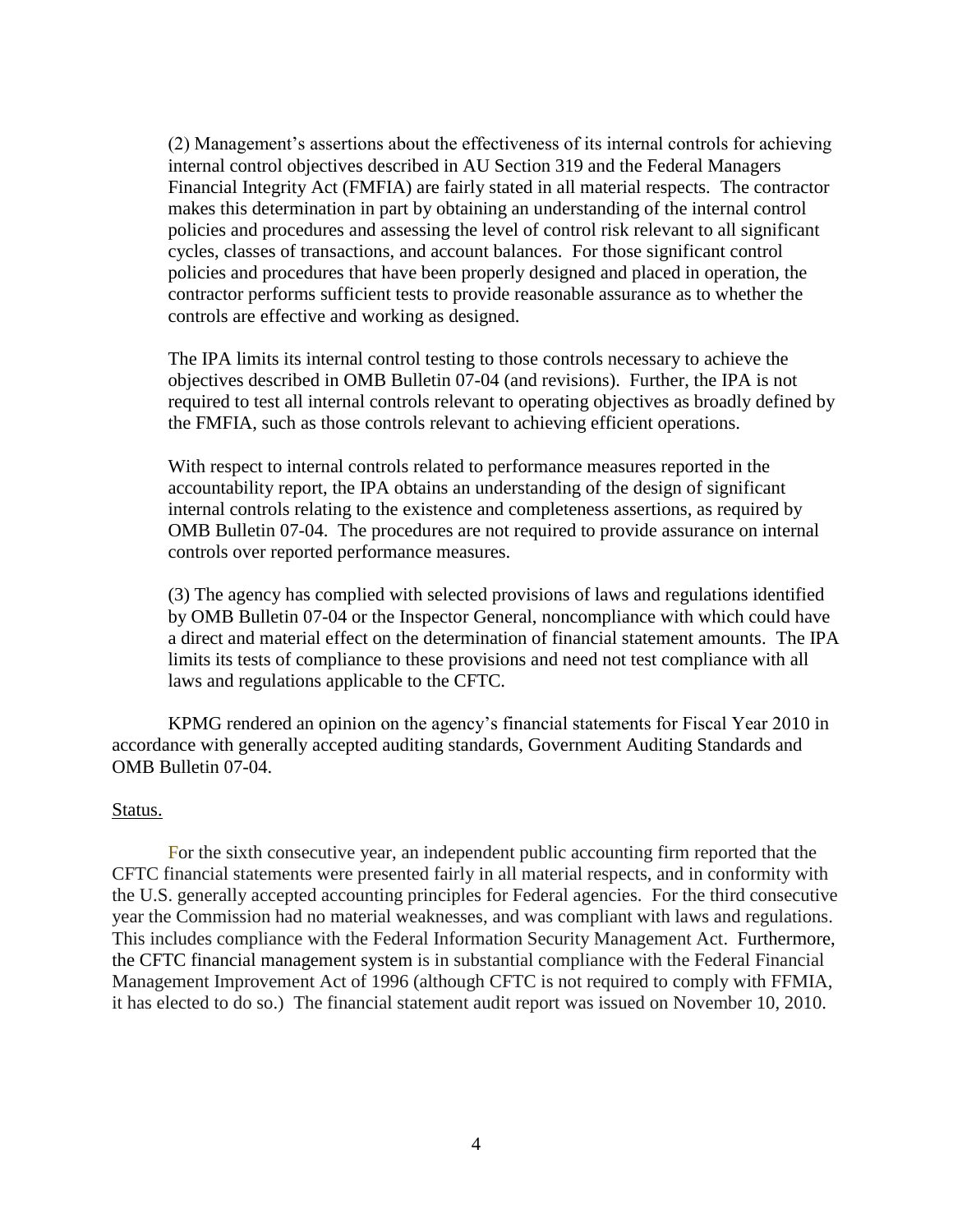## <span id="page-12-1"></span><span id="page-12-0"></span>**COMPLETED ASSESSMENTS, REVIEWS, EVALUATIONS, INSPECTIONS, and OTHER PROJECTS**

#### **1. Review of Compliance with the Federal Managers' Financial Integrity Act, FMFIA**

#### Objective.

In support of OMB Circular A-123 (Revised), the Inspector General evaluates, provides technical assistance and advises the agency head as to whether the agency's review and evaluation process was conducted in accordance with the circular's requirements.

#### Status.

OIG reviewed all of the draft internal control reviews produced by agency staff. OIG reported the results of its review of the final submissions to the Chairman in its annual assurance letters to the Chairman. No significant issues were noted.

## <span id="page-12-2"></span>**2. Evaluation of the CFTC Information Security Program and Practices, FISMA.**

#### Objective.

The Federal Information Security Management Act requires the Inspector General or his designee to perform annual independent evaluations of the information security program and practices of the agency.

## Status.

To review the Commission's security program, Office of Information Technology Services (OITS) and OIG worked jointly in gathering and interpreting information relating to the CFTC information security program. Using the information supplied by OITS staff, a contractor and the program managers, the Inspector General reviewed and analyzed the information and responded in tabular form to the questions raised by the OMB Guidance. Results of this effort were transmitted to the CFTC's Chief Information Officer (CIO) in November 2010, for combination with the CIO's assessment and inclusion in the Chairman's report to OMB. No significant issues were noted.

## <span id="page-12-3"></span>**3. Assessment of CFTC's Management Challenges**

## Objective.

The Reports Consolidation Act of 2000 requires the Inspector General to summarize the most serious management and performance challenges facing the CFTC and to assess the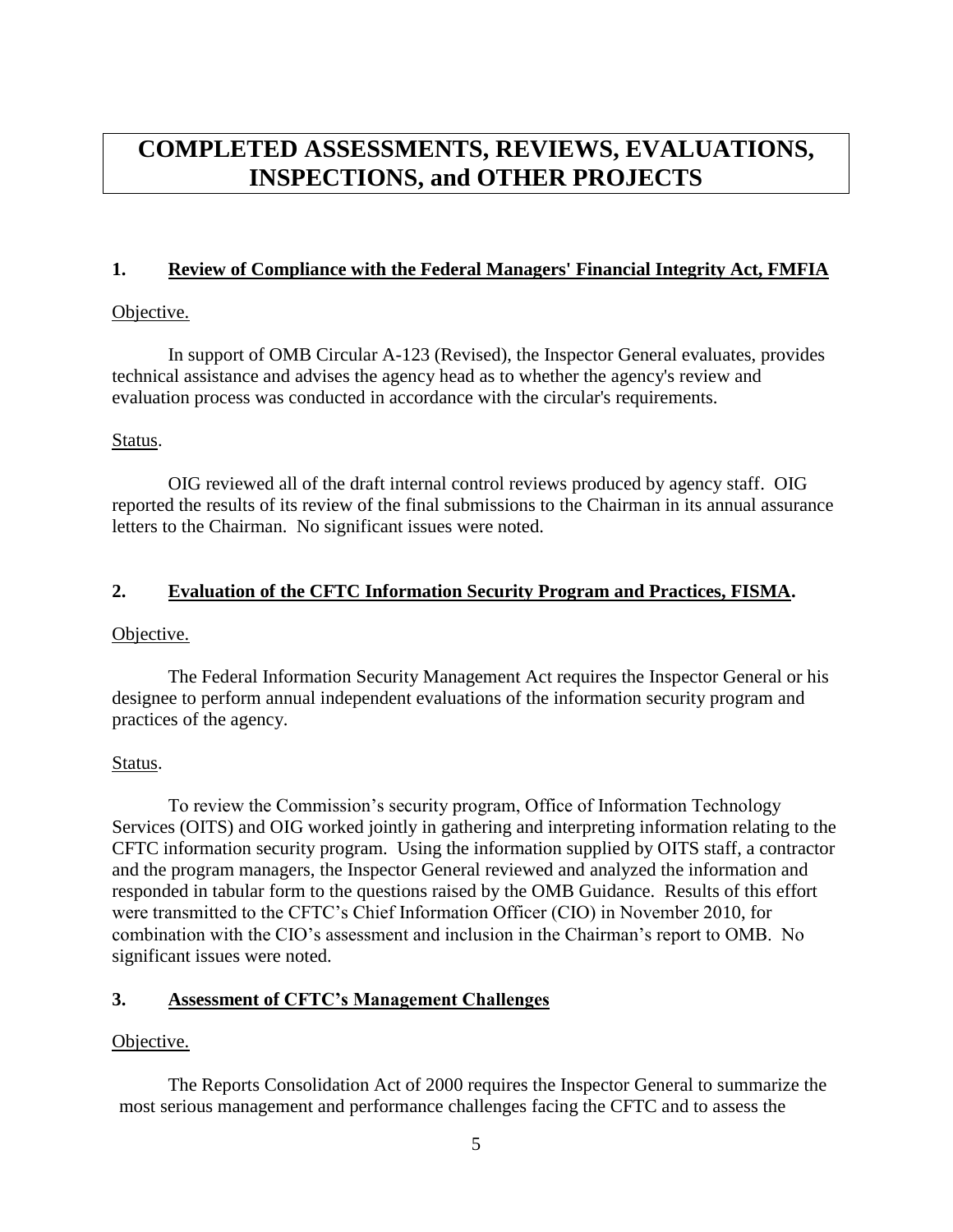Agency's progress in addressing those challenges. The statement of most serious management and performance challenges is published in the annual Performance and Accountability Report (PAR) and on our website at

[http://www.cftc.gov/About/OfficeoftheInspectorGeneral/index.htm.](http://www.cftc.gov/About/OfficeoftheInspectorGeneral/index.htm)

## Status.

The OIG prepared the required summary of the Agency's most serious management and performance challenges in accordance with the Reports Consolidation Act of 2000 for inclusion in the FY 2010 PAR, and also reported on status of the most serious management and performance challenges identified by the Inspector General in FY 2009.

FY 2009 Management Challenges identified by the OIG. In FY 2009, the OIG identified three most serious management challenges: Harmonization of CFTC and Securities and Exchange Commission (SEC) Overlapping Regulations; CFTC's Regulatory Model for the Swaps Derivatives Market; and, CFTC's Regulatory Responsibilities over the Potential Carbon Emission Trading Markets. During fiscal year 2010 the Agency addressed all three issues, making substantial progress on all challenges.

*Harmonization of CFTC and Securities and Exchange Commission (SEC) Overlapping Regulations.* On June 17, 2009, the White House released a White Paper on Financial Regulatory Reform calling on the SEC and CFTC to 'make recommendations to Congress for changes to statutes and regulations that would harmonize regulation of futures and securities.' Specifically, the White House recommended 'that the CFTC and SEC complete a report to Congress by September 30, 2009, that identifies all existing conflicts in statutes and regulations with respect to similar types of financial instruments and either explains why those differences are essential to achieve underlying policy objectives with respect to investor protection, market integrity, and price transparency or makes recommendations for changes to statutes and regulations that would eliminate the differences. The CFTC jointly with SEC issued a substantial Harmonization Report in October 2009, identifying areas where the respective regulatory regimes for futures and securities could be better aligned to streamline the regulation of novel derivative products and to avoid duplicative regulation. In November 2009, CFTC and SEC issued two joint orders to clarify their respective jurisdiction with respect to certain security index products and to allow additional products to underlie security futures products. Most of the statutory recommendations set forth in the October 2009 Report were included in the Dodd-Frank Act, and the agencies are now proceeding to implement those new authorities.

*CFTC's Regulatory Model for the Swaps Derivatives Market*. We believed that both the intricacies of any forthcoming derivatives regulation and the acquisition of human capital to carry out the regulatory tasks would challenge the CFTC in the coming year. The Commission employed 605 FTE in FY 2010, up from 498 FTE in FY 2009. The Commission states in order to be as timely and substantively prepared as possible to meet the needs of the Human Capital requirements of the Dodd-Frank Act, it has:

 Engaged all offices to identify and implement business process changes that will shorten the time to hire new staff;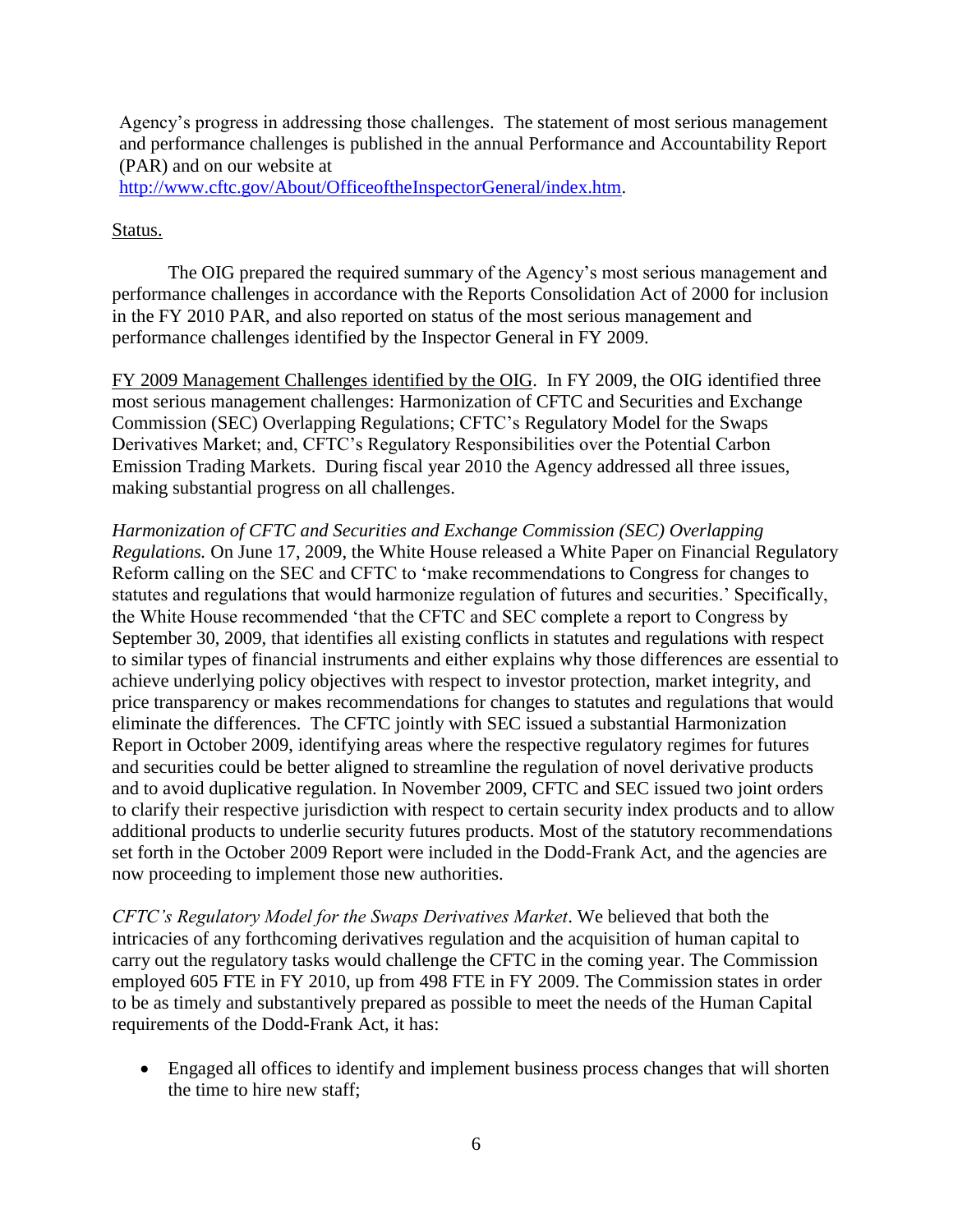- Granted Divisions and Offices FTE ceilings that allow them to identify priority hires and make selections according to their greatest needs;
- Considered recruitment alternatives, such as combining vacancy announcements and making multiple selections if applicants are of high quality;
- Built on past cooperative efforts to target underrepresented groups, to continue to enhance diversity recruiting for its workforce; and,
- Developed a process to ensure it identifies detailed job requirements as quickly as possible as it implements financial reform legislation to guide the content and tactics of the recruiting actions.

*CFTC's Regulatory Responsibilities over the Potential Carbon Emission Trading Markets.* Anticipated legislation regulating carbon emission trading and assigning regulatory duties to the Commission did not materialize. On June 26, 2009, the House passed the American Clean Energy and Security Act—H.R. 2454—that set forth new legislation to regulate carbon emission trading; however, the Senate did not act on this proposed legislation. The Dodd-Frank Act required the Commission to lead an interagency working group tasked with organization and completion of a study of regulatory oversight of potential carbon markets, with a report due to Congress in January 2011. Staff convened the interagency group and began work on the study, which was completed and issued on January 18 of this year.

FY 2010 Most Serious Management Challenges. For FY 2010, the OIG identified two "most serious" management challenges:

*Implementation of the Dodd-Frank Act.* On July 21, 2010, President Obama signed the Dodd-Frank Wall Street Reform and Consumer Protection Act ("Dodd-Frank Act"), Pub. L. 111-203, 124 Stat. 1376 (2010). Title VII of the Dodd-Frank Act amended the Commodity Exchange Act (CEA) to establish a comprehensive new regulatory framework for swaps and security-based swaps. In order to enact the Dodd-Frank Act, the Commission has identified 30 areas where rules will be necessary. Many of these rules will require or result in cooperative efforts with the Securities and Exchange Commission or other federal agencies. In addition, the Dodd-Frank Act calls for numerous studies and other undertakings by the Commission, some also with cooperation from other agencies. The Commission recognizes that many of the new rules required under Dodd-Frank must be adopted within 180 days. The magnitude of this undertaking under a compressed timeline during FY 2011 presents a serious management challenge. Since enactment of the Dodd-Frank Act, CFTC has published more than 50 proposed rules, notices, or other requests related to the new law. Chairman Gensler, however, has determined that the statutory deadline set in Dodd-Frank will not be met, and has announced his intention to publish final rules in three stages, with the third stage to take place in the Fall of 2011.

*Human Resource Expansion and Management.* The Commission's new responsibilities under Dodd-Frank significantly increased its workload. By the end of fiscal year 2010, the Commission had on-board 687 employees, which is 58 below the 745 FTE CFTC requested to carry out our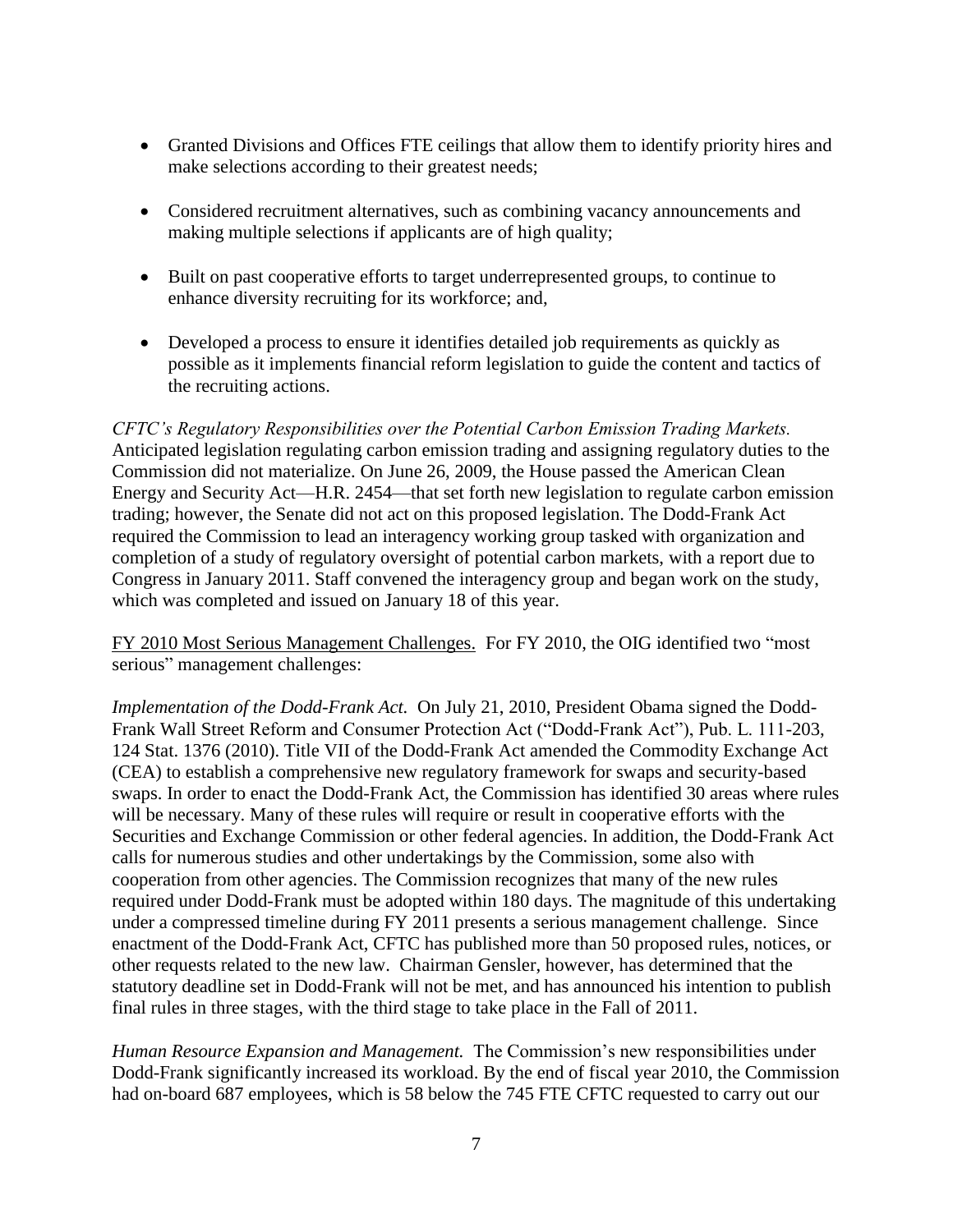pre-Dodd-Frank authorities. We viewed the possibility of a rapid and dramatic increase in new employees to address new rules over newly regulated markets, such as swaps, a significant management challenge during Fiscal Year 2011. We also view the management of existing staff to take on additional tasks to present a formidable management challenge.

In November 2010 the OIG submitted the report to the Agency for inclusion in the PAR, and the Agency transmitted the PAR to OMB and Congress.

## <span id="page-15-0"></span>**CURRENT AUDITS, REVIEWS, EVALUATIONS, and INSPECTIONS**

At the end of this reporting period, there were no ongoing audits, reviews, evaluations, or inspections. At the end of this reporting period, we were in the process of updating our audit procedures. In addition, at the end of this reporting period significant staff resources were devoted to an investigation requested by the Chairman of the House Agriculture Committee and the Chairman of the Subcommittee on General Farm Commodities and Risk Management regarding cost benefit analyses under the Dodd-Frank Act.

## <span id="page-15-2"></span><span id="page-15-1"></span>**AUDIT REPORTS and REVIEWS OVER SIX MONTHS OLD**

### **1. Corrective Action not Completed.**

There were no instances of audit reports over six months old where corrective action had not been completed.

#### <span id="page-15-3"></span>**2. Corrective Action Completed.**

There were no instances of reports issued before the commencement of the reporting period for which corrective action had been completed by the end of the reporting period.

## <span id="page-15-4"></span>**3. Management Decision not Made.**

There are no instances of a report issued before the commencement of the reporting period for which a management decision had not been made by the end of the reporting period. In 2006, the CFTC OIG issued a report titled "Review of the Need for a Western Regional Office in Los Angeles." That report recommended, among other things, that the Commission review the feasibility of reestablishing the former Los Angeles field office. That recommendation was not carried out largely due to budget constraints. In January 2008, partially in response to a Congressional inquiry, CFTC OIG updated its analysis and on March 12, 2008, issued a followup report which reiterated the earlier recommendation. In January 2009, the Acting Chairman issued a decision declining to implement the recommendation generally due to cost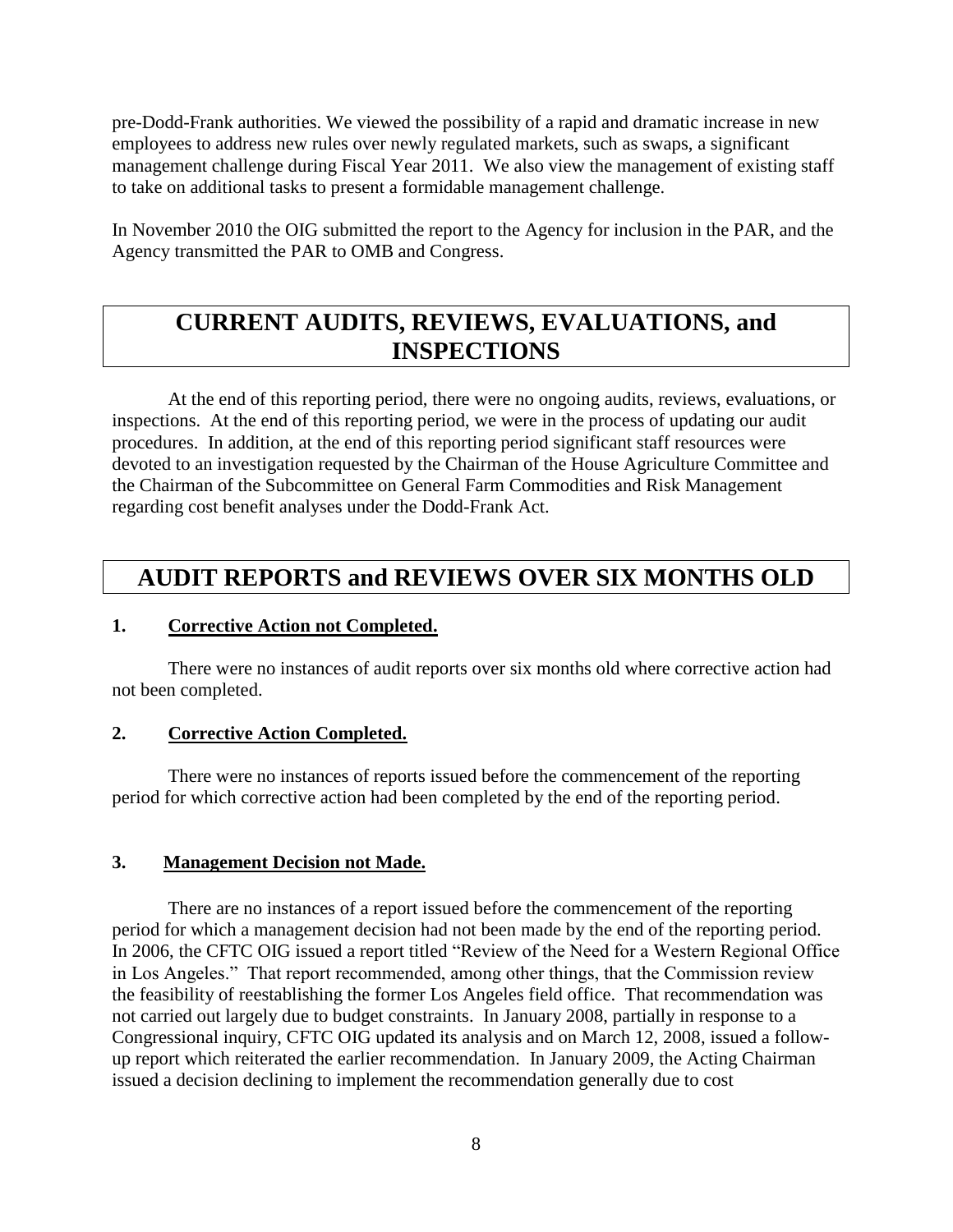considerations, but asked the Agency to revisit the issue on a yearly basis. In light of increased funding for FY10, as well as further consultation with regulators, we renew the recommendation.

## <span id="page-16-0"></span>**INVESTIGATIONS**

The Inspector General Act of 1978, as amended, provides that the Inspector General may receive and investigate complaints or information from the Commission's employees and other sources concerning the possible existence of an activity constituting a violation of law, rules or regulations, or mismanagement, abuse of authority, or gross waste of funds, or a substantial and specific danger to the public health and safety.

No investigations were pending as of the beginning of the reporting period. During this period, we received a request from the Chairman of the House Committee on Agriculture and from the Chairman of the House Subcommittee on General Farm Commodities and Risk Management, for an investigation into cost-benefit analyses performed by the CFTC in connection with four proposed rules under the Dodd-Frank Act:

- 1. Further Defining "Swap Dealer", "Security-based Swap Dealer", "Major Swap Participant," "Major Security-based Swap Participant," and "Eligible Contract Participant, 75 FR 80174 (December 21, 2010) (Joint proposed rule; proposed interpretations)<sup>5</sup>;
- 2. Confirmation, Portfolio Reconciliation, Compression Requirements for Swap Dealers and Major Swap Participants, 75 FR 81519 (December 28, 2010) (Notice of proposed rulemaking);
- 3. Core Principles and Other Requirements for Designated Contract Markets, 75 FR 80572 (December 22, 2010) (Notice of proposed rulemaking);
- 4. Regulations Establishing and Governing the Duties of Swap Dealers and Major Swap Participants, 75 FR 71397 (November 23, 2010) (Notice of proposed rulemaking).

In addition to specifying four rules for examination, the Chairman of the House Committee on Agriculture and the Chairman of the Subcommittee on General Farm Commodities and Risk Management set out eight areas of specific inquiry to be addressed, but did not allege specific violations of any statute, rule or policy, and did not name any specific targets. Accordingly, we treated this as an administrative inquiry rather than a criminal investigation or an investigation designed to support recommended adverse action against any individual. Our work was ongoing at the end of the reporting period.

 $\overline{a}$ <sup>5</sup> The Commission published this proposed rule jointly with the Securities and Exchange Commission, in consultation with the Board of Governors of the Federal Reserve System. 75 FR 80174 (December 21, 2010).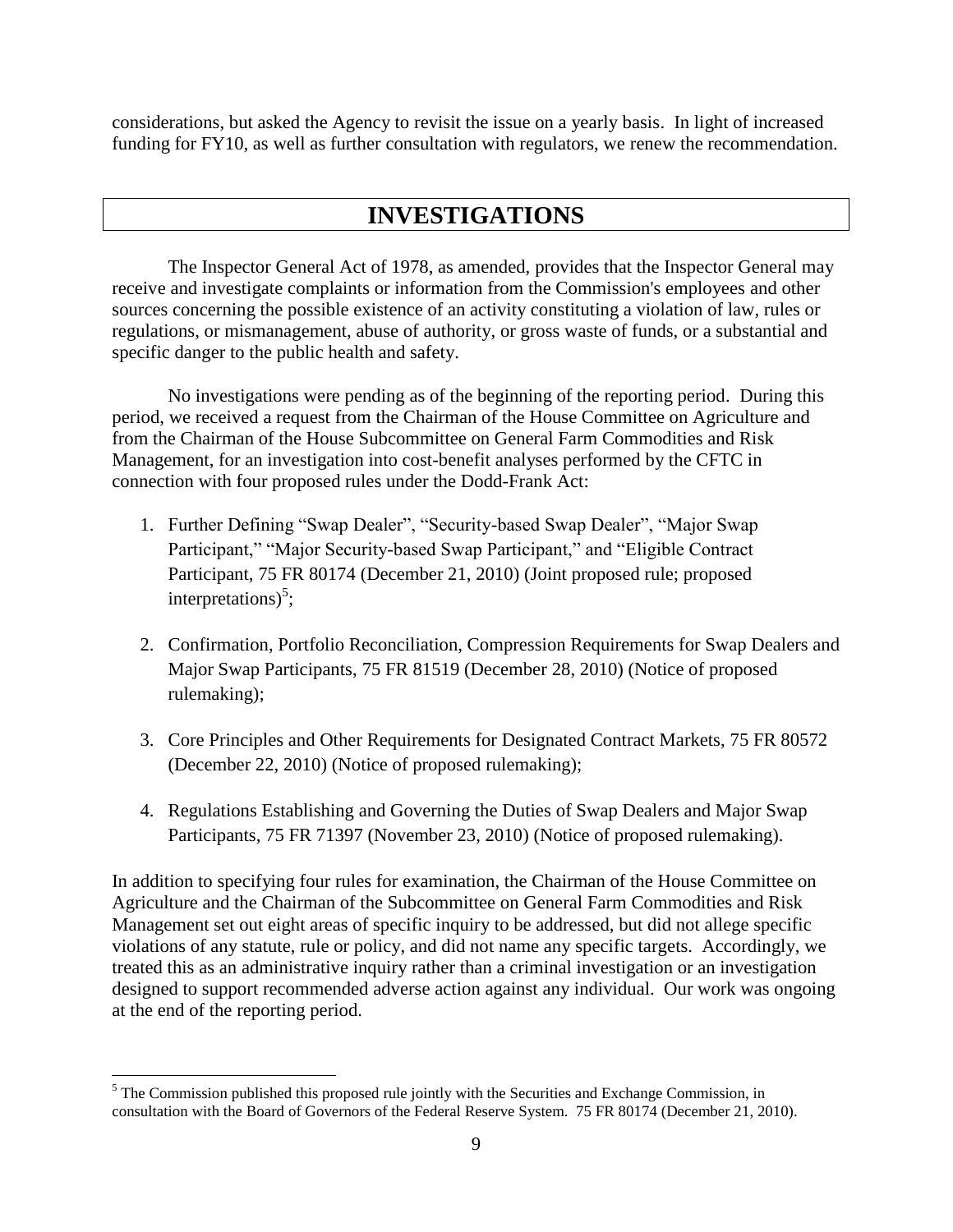During this reporting period, we also received an allegation of misconduct involving staff and management in the Office of Proceedings. Due to an internal conflict within the OIG, as well as resource concerns, we reached out to the OIG investigative community and obtained consent from the Treasury Inspector General for Tax Administration (TIGTA) to conduct this investigation. The CFTC entered into a formal Economy  $Act^6$  agreement with TIGTA, and the investigation was ongoing at the close of this reporting period.

## **SUMMARY OF MATTERS REFERRED TO PROSECUTORIAL AUTHORITIES**

No matters were referred to prosecutorial authorities during the reporting period.

## <span id="page-17-2"></span><span id="page-17-1"></span><span id="page-17-0"></span>**CONGRESSIONAL INQUIRIES**

OIG fielded multiple requests for assistance from members of Congress and staff during the reporting period. Issues addressed included recent OIG activities, recent agency activities, and proposed and pending legislation affecting the OIG and the agency.

## <span id="page-17-3"></span>**LEGISLATIVE, REGULATORY AND RULE REVIEWS**

## **1. Introduction and Summary.**

 $\overline{a}$ 

As specified in Section 4(a)(2) of the Inspector General Act of 1978, OIG reviews the impact of existing and proposed legislation and regulations on CFTC programs and operations and makes recommendations regarding more effective or efficient alternatives or protections against fraud and abuse. OIG also reviews exchange rule proposals circulated to senior staff at CFTC.

OIG notified the responsible Divisions as to any concerns with draft and final documents relating to legislation, rules or investigations. Formal comments were not filed with the Commission during this reporting period.

## <span id="page-17-4"></span>**2. Rule Reviews Initiated in Previous Reporting Periods.**

There were no rule reviews initiated in previous reporting periods which were continued into this reporting period.

<sup>&</sup>lt;sup>6</sup> The Economy Act (31 [U.S.C.](http://uscode.house.gov/) 1535) authorizes agencies to enter into agreements to obtain supplies or services by interagency acquisition.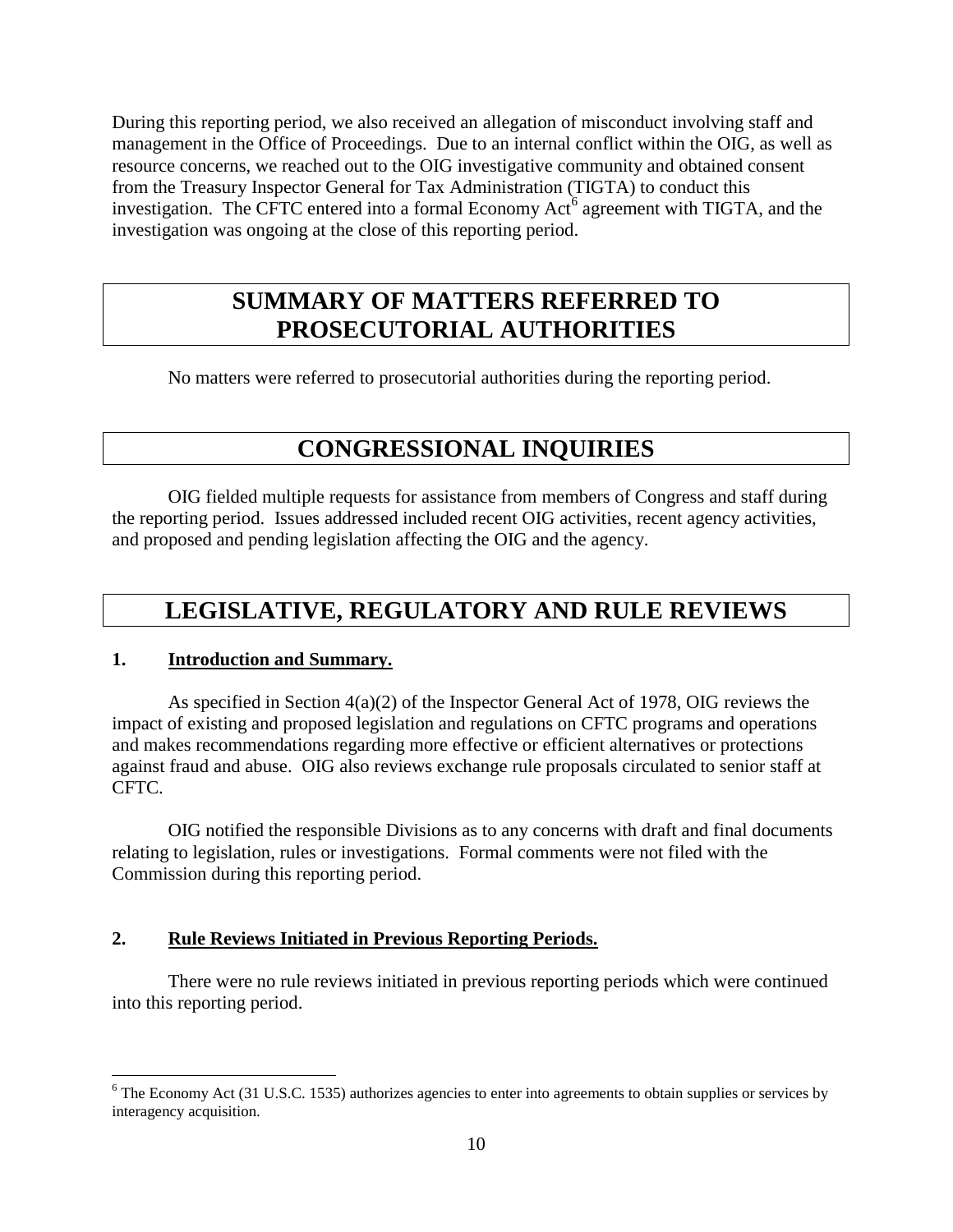## **3. Rule Reviews Initiated this Reporting Period.**

<span id="page-18-1"></span>No rule reviews were initiated during this reporting period.

#### **4. Legislative Activities.**

OIG tracked legislation impacting programs and operations of the CFTC, and made contact with Congressional staff concerning various agency and IG issues as appropriate. The IG serves on the legislation committee for the Council of Inspectors General on Integrity and Efficiency, which comments on proposed amendments to the IG Act and other legislation affecting the IG community.

## <span id="page-18-2"></span><span id="page-18-0"></span>**PEER REVIEWS**

An important function in each Agency OIG is the peer review process. The Inspector General community's annual report, *A Progress Report to the President, Fiscal Year 2007*, 7 described the processes for audits and investigative peer reviews as follows:

*Government Auditing Standards* require that audit organizations conducting audits of Federal agencies undergo peer reviews every 3 years. The IG community has implemented a process to meet this requirement. The purpose of the peer review is to determine whether the reviewed audit organization's internal quality control systems are adequate and provide reasonable assurance that applicable auditing standards, policies and procedures are met.

Similarly, investigative peer reviews are conducted to ensure compliance with the requirements of the *Quality Standards for Investigations* and determine whether adequate internal safeguards and management procedures exist to ensure that law enforcement powers are properly exercised.<sup>8</sup>

Section 989C of the Dodd-Frank Act implemented a requirement to include in each OIG semiannual report an appendix containing

- the results of any peer review conducted by another Office of Inspector General during the reporting period; or if no peer review was conducted within that reporting period, a statement identifying the date of the last peer review conducted by another Office of Inspector General;
- a list of any outstanding recommendations from any peer review conducted by another Office of Inspector General that have not been fully implemented, including a statement describing the status of the implementation and why implementation is not complete; and

<sup>&</sup>lt;sup>7</sup> [http://www.ignet.gov/randp/fy07apr.pdf.](http://www.ignet.gov/randp/fy07apr.pdf)

<sup>8</sup> Id. at p.19.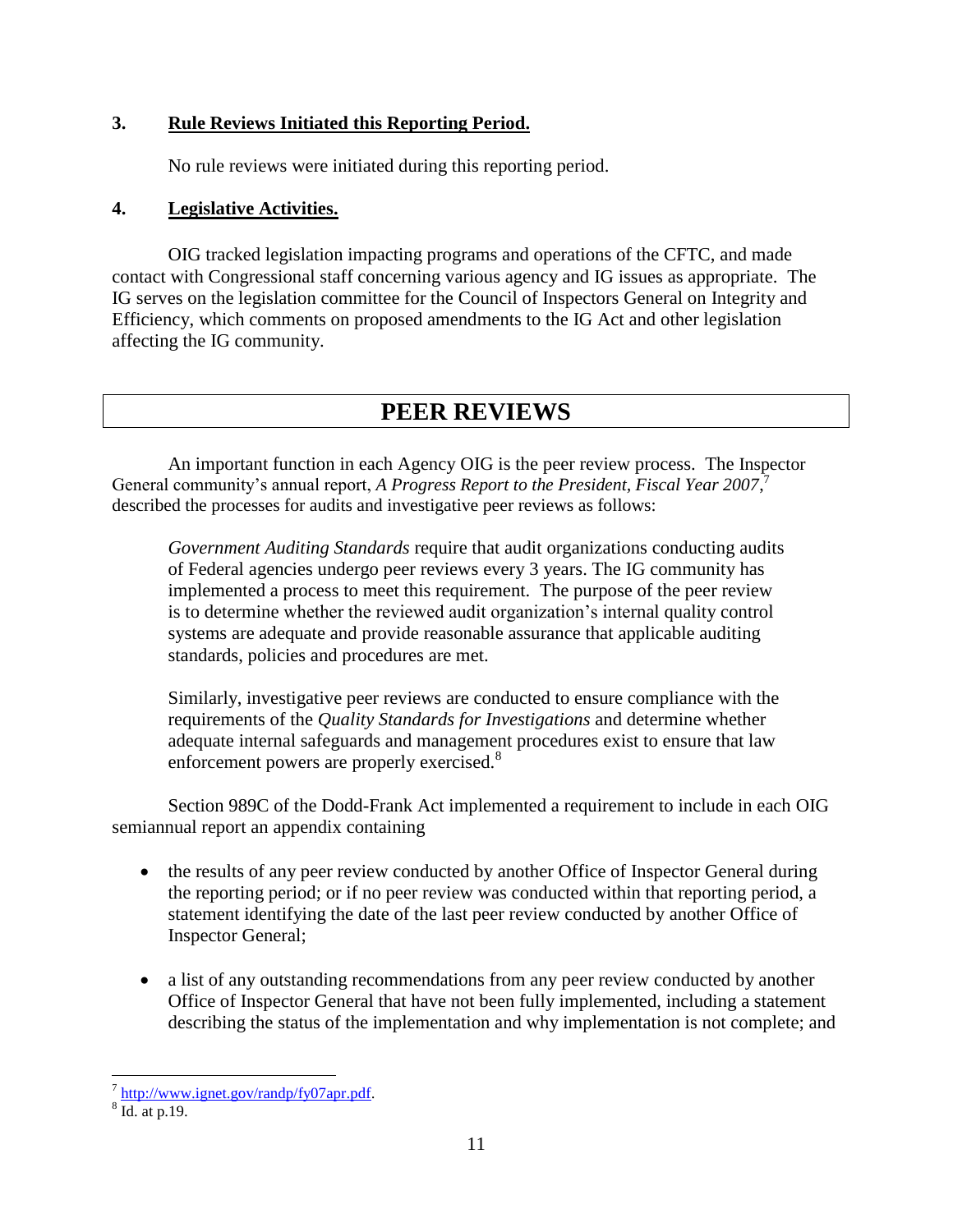a list of any peer reviews conducted by the Inspector General of another Office of the Inspector General during the reporting period, including a list of any outstanding recommendations made from any previous peer review (including any peer review conducted before the reporting period) that remain outstanding or have not been fully implemented.

During this reporting period, the OIG underwent a peer review of its audit function by the Federal Election Commission Office of Inspector General. We were given a rating of "fail with a scope limitation." The recommendations are listed in an Appendix to this Semiannual Report, along with our required statement.

During this reporting period, OIG conducted a peer review of the audit function for the Farm Credit Administration Office of Inspector General, awarding a rating of "Pass." There are no outstanding recommendations made from any previous peer review conducted by the CFTC Office of Inspector General that remain outstanding or have not been fully implemented.

In addition, OIG continued to monitor the government-wide OIG peer review schedules as communicated by the Council of the Inspectors General on Integrity and Efficiency, and participated in working groups and training pertaining to the peer review process.

## <span id="page-19-0"></span>**SUMMARY OF EACH REPORT MADE TO THE AGENCY HEAD**

No reports were made to the Agency head under section 6(b)(2) concerning information or assistance unreasonably refused or not provided (mandated under section 5(a)(5) of the Act).

## **REVISED MANAGEMENT DECISIONS**

No management decisions were revised during the reporting period.

## **INSPECTOR GENERAL DISAGREEMENT**

The Inspector General did not disagree with any management decisions on OIG recommendations during the reporting period.

## <span id="page-19-3"></span><span id="page-19-2"></span><span id="page-19-1"></span>**GAO LIAISON**

OIG is charged with providing policy direction for, and conducting, supervising, and coordinating audits and investigations relating to CFTC programs and operations. In addition, OIG is required to recommend policies for, and conduct, supervise, and coordinate with other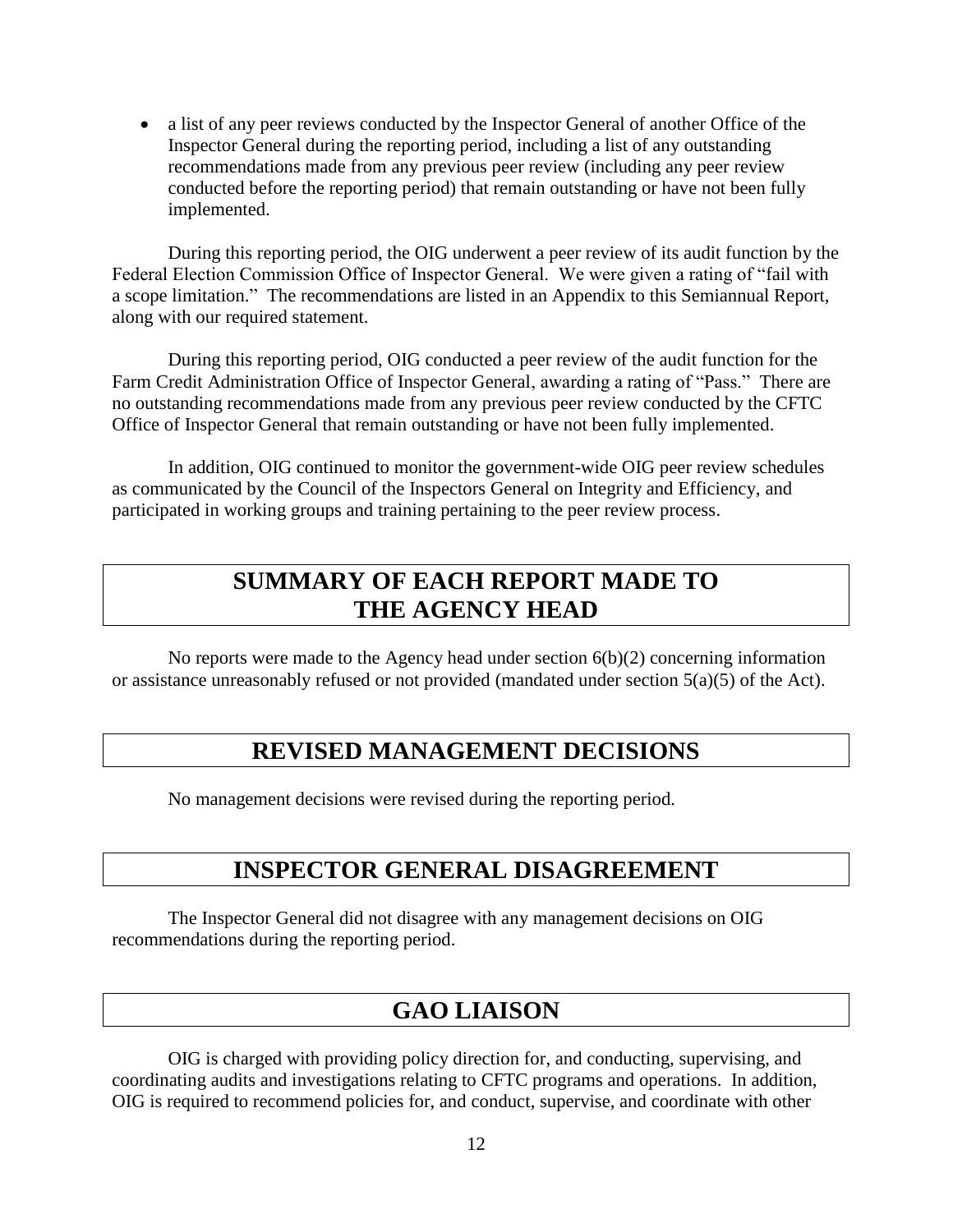Federal agencies, state and local governmental agencies, and nongovernmental entities, audits, investigations, and evaluations regarding the economy, efficiency, and effectiveness of CFTC programs and operations.

GAO also conducts audits of CFTC activities, and OIG plans its audits, inspections, evaluations, reviews, and investigations so as not to duplicate GAO's efforts. Moreover, OIG in its audit activities identifies the goals of each audit and the methods of reaching the goals so as to minimize the requirements placed on CFTC resources. During this reporting period the OIG participated in an Inspectors General discussion with GAO on matters of common interest.

## <span id="page-20-1"></span><span id="page-20-0"></span>**STRATEGIC PLAN FOR THE OFFICE OF THE INSPECTOR GENERAL**

#### **1. Investigative Agenda.**

The Inspector General Act of 1978, as amended, provides that the Inspector General may receive and investigate complaints or information from the Commission's employees concerning the possible existence of an activity constituting a violation of law, rules or regulations, or mismanagement, gross waste of funds, abuse of authority or a substantial and specific danger to the public health and safety.

OIG has to date conducted only a reactive investigative program chiefly relying on unsolicited employee complaints as the source of investigative leads. However, allegations and complaints are also received from the general public and Congress. This reactive program has resulted in only a handful of investigations per year. This strategy was followed because OIG believed that an independent regulatory agency such as the CFTC, without grant money or substantial contracts to award, was not likely to generate a substantial investigative workload.

To insure that employee complaints could easily reach OIG, a 24-hour hotline was established in February 1993 to receive complaints. The hotline phone number is (202)418- 5510.

Because of the necessarily reactive nature of OIG's investigative program, no investigative agenda has been established.

#### <span id="page-20-2"></span>**2. Legislative and Regulatory Review Agenda.**

Because of the importance of this activity in a financial and economic regulatory agency, OIG reviews proposed and final CFTC regulations, legislation and selected exchange rules using six basic criteria: Whether the agency: (1) has identified specifically the problem(s) to be addressed by the proposal; (2) has defined through case study or data analysis a clear link between the proposed solution and the identified problem(s); (3) has specified clearly the means to effectively and efficiently enforce the proposal; (4) has assessed the likely efficiency and effectiveness of alternative solutions; (5) can reasonably document that the proposal will yield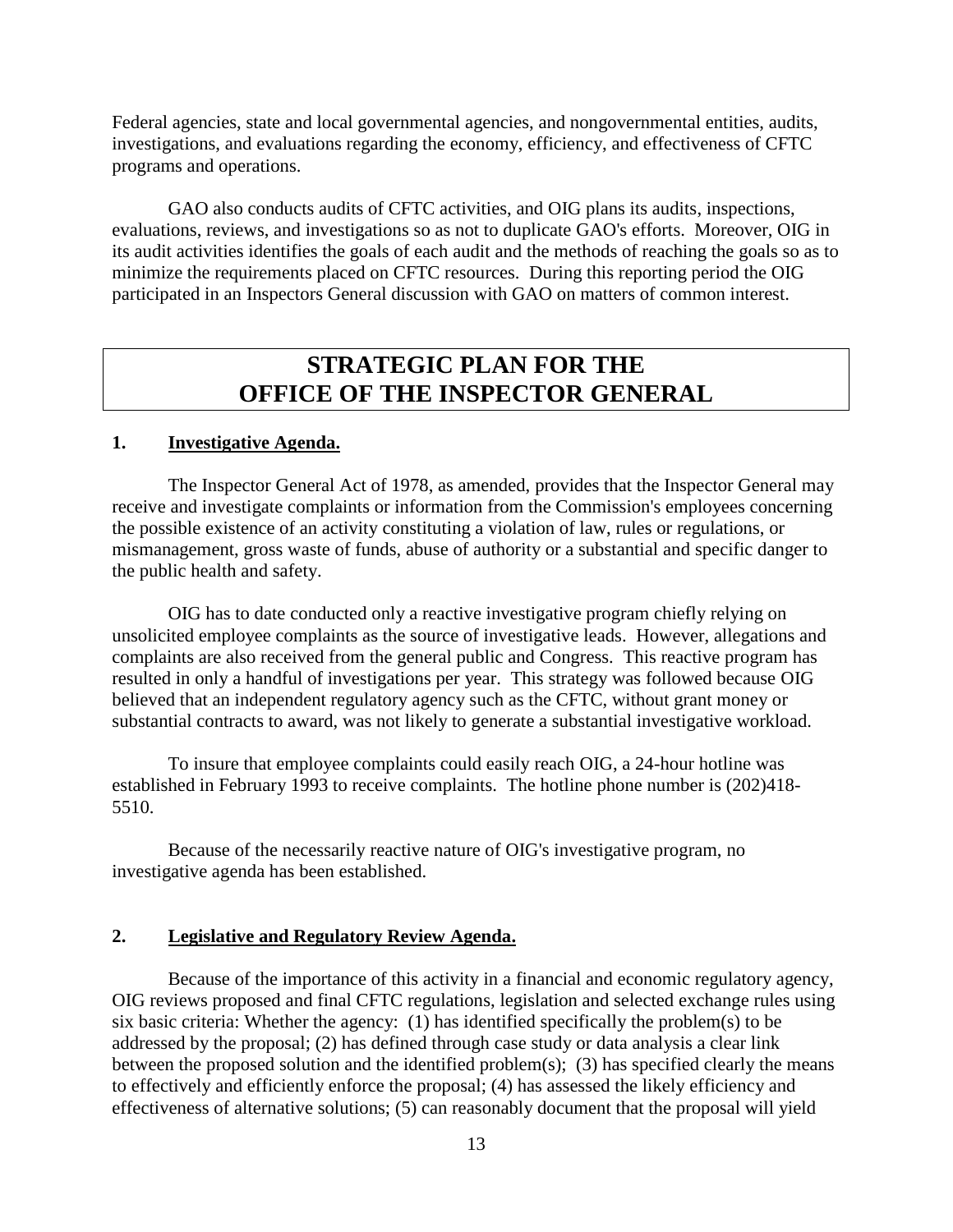positive net benefits over the long term; and (6) has met the requirements of the Regulatory Flexibility Act and the Paperwork Reduction Act.

The Regulatory Flexibility Act requires the agency to evaluate the impact of its regulations on small entities. The Paperwork Reduction Act requires the agency to manage effectively and efficiently its information collections so that they are the least burdensome necessary to achieve the stipulated objectives.

Because OIG does not initiate legislation or, generally, regulations, OIG legislative and regulatory review program is reactive to the legislative and regulatory proposals developed by others. Accordingly, no independent legislative and regulatory review agenda has been established.

## **3. Audit, Inspection, Evaluation and Review Agenda**

#### <span id="page-21-1"></span>**a. Introduction**

The primary objectives of the OIG audit, inspection, evaluation and review agenda is to promote long-term efficiency and effectiveness in the administration and operation of the Commission and to protect against fraud and abuse. The audit, review, evaluation, and inspection agenda and priorities for OIG are determined based on the following factors:

- <span id="page-21-0"></span> Adequacy of internal control systems as indicated by vulnerability assessments and internal control reviews recommended by OMB Circular A-123;
- Changes in the program conditions or particular vulnerability of the organization, program, activity, or function to problems or deficiencies;
- Current and potential dollar magnitude and likely benefits of a review on the efficiency or effectiveness of CFTC programs and operations;
- Management priorities and improvements that may be possible;
- Results of audits of CFTC programs and operations by other Federal agencies; and
- Availability of audit resources and the potential opportunity costs to the agency.

#### **b. Annual Audit**

<span id="page-21-2"></span>The following required audit is performed on an annual basis.

#### Audit of CFTC Financial Statements

In FY 2002, Congress passed the Accountability of Tax Dollars Act. The Act requires the CFTC, along with numerous other Federal entities, to have its financial statements audited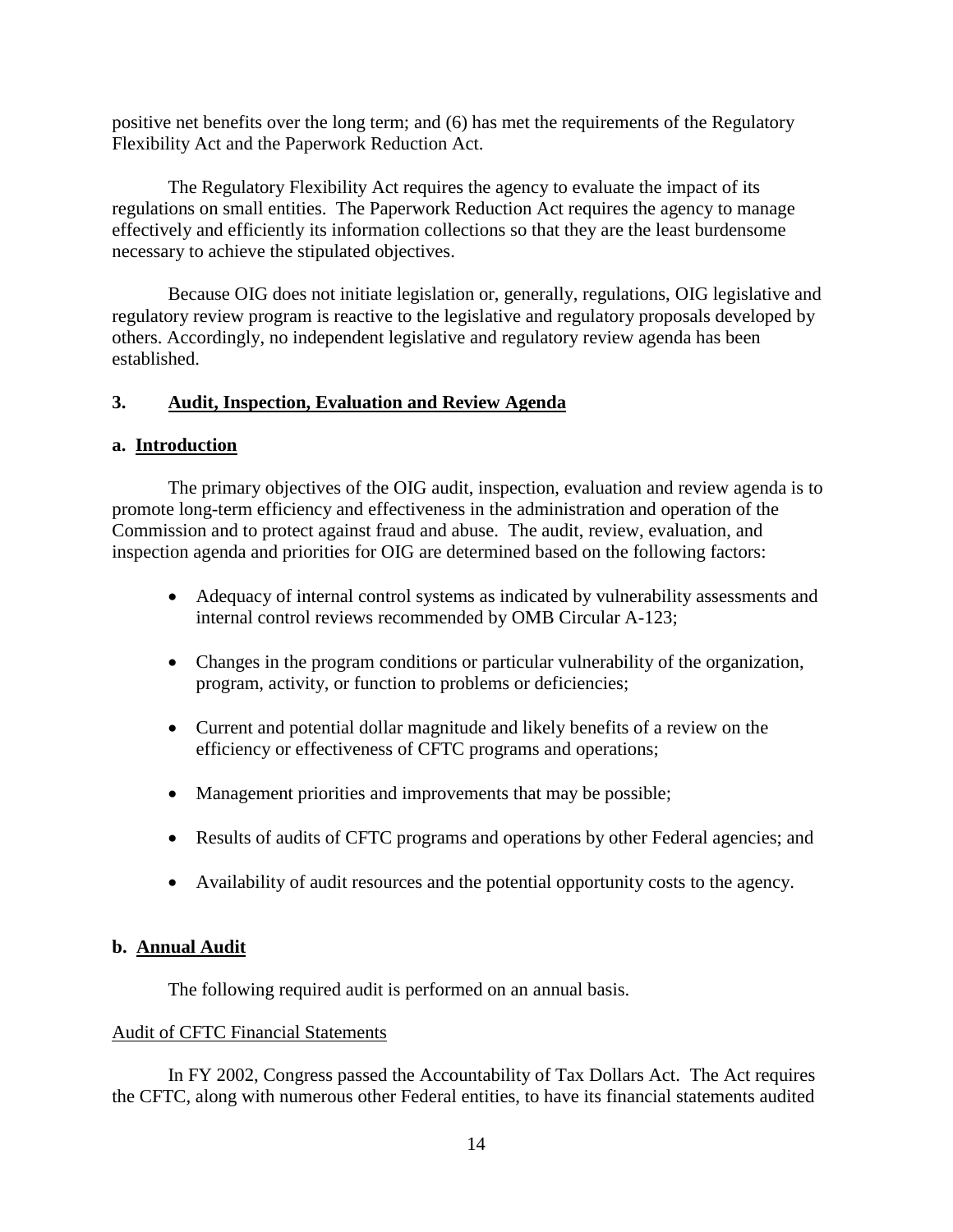annually. To this end, OIG has engaged a contractor to provide the audit effort required to enable the contractor to render an opinion on the agency's financial statements for each fiscal year in accordance with generally accepted auditing standards, Government Auditing Standards and OMB Bulletin 07-04.

#### **c. Annual Review and Evaluation**

<span id="page-22-0"></span>We will perform the following review and evaluation on an annual basis:

#### Review of Compliance with the Federal Managers' Financial Integrity Act, FMFIA

In support of OMB Circular A-123 (Revised), the Inspector General will evaluate, provide technical assistance and advise the agency head as to whether the agency's review and evaluation process was conducted in accordance with the circular's requirements.

#### Evaluation of the CFTC Information Security Management Act, FISMA

The Federal Information Security Management Act requires the Inspector General or his designee to perform annual independent evaluations of the information security program and practices of the agency.

#### <span id="page-22-1"></span>**d. Other Audits, Inspections, Evaluations, Reviews and Projects**

OIG will spend the coming months implementing the recommendations contained in the peer review report issued by the Federal Election Commission Office of Inspector General. No audits will be performed – other than by fully qualified contract auditors -- until the deficiencies identified in the peer review are cured. We hope to implement all recommendations by September 30, 2011.

Looking to the long term, the OIG intends to focus the balance of its resources on the review of the management and operation of the agency and compliance with Congressional mandates. OIG plans to concentrate its efforts in reviewing activities relating to the most serious management challenges facing the CFTC.

In addition, OIG is aware of the immense regulatory undertaking required under the Dodd-Frank Act. OIG will seek to identify issues and to conduct inspections, reviews, investigations and other activities relating to these management and regulatory challenges. Finally, OIG will stand ready to respond to issues and requests as they are received from Congress, the Agency and members of the public or any other source.

At the close of the last reporting period, OIG reported that a previously intended examination of communications between CFTC staff and large traders had been tabled due to our workload during this prior reporting period. This review continues to be tabled.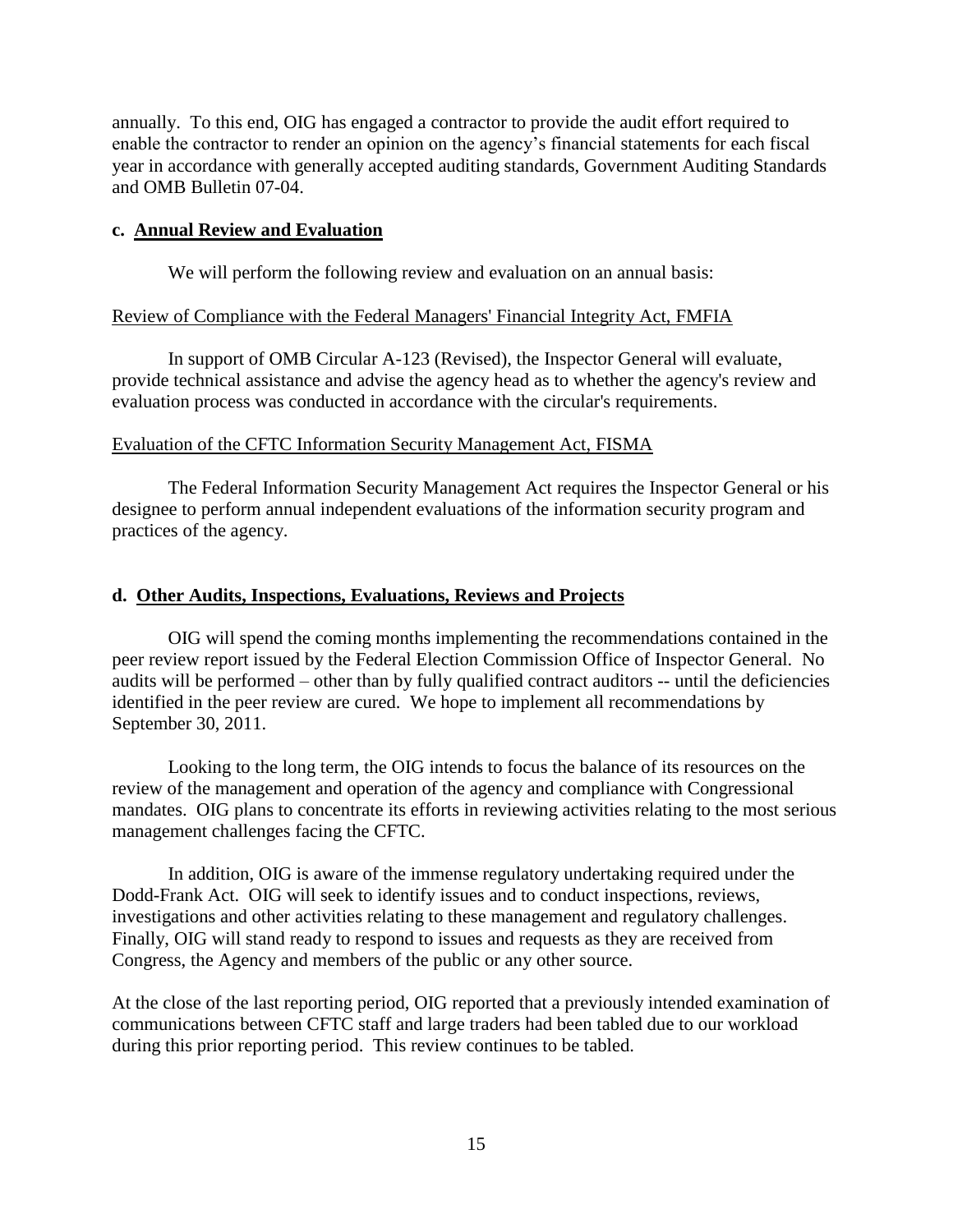#### <span id="page-23-0"></span>**e. Resources Required**

OIG estimates that approximately one-half staff year of effort will be devoted over each of the next five years to the annual audit, the annual review, and the annual evaluation described above. Revision of the CFTC OIG audit procedures and other remediation-related tasks, and all other investigations, inspections, evaluations, review and other projects will consume up to two and a half staff years. Because OIG resources can be diverted at any time to an investigation or audit, inspection, evaluation, review or project that responds to current concerns or allegations, and must be completed in a timely fashion in order to be of assistance to the Agency or Congress, it is impossible to forecast with complete accuracy how resources will be utilized from year to year. In accordance with a recommendation contained in the recent peer review, we will seek to hire an experienced auditor.

## <span id="page-23-1"></span>**CONTACTING THE OFFICE OF THE INSPECTOR GENERAL**

OIG is located at 1155 21st Street, N.W., Washington, D.C. 20581. Regular business hours are between 8:30 AM and 5:00 PM, Monday through Friday, except Federal holidays. The telephone number is (202)418-5110. The facsimile number is (202)418-5522. The hotline number is  $(202)418-5510$ . The OIG web page is located at [http://www.cftc.gov/About/OfficeoftheInspectorGeneral/index.htm.](http://www.cftc.gov/About/OfficeoftheInspectorGeneral/index.htm)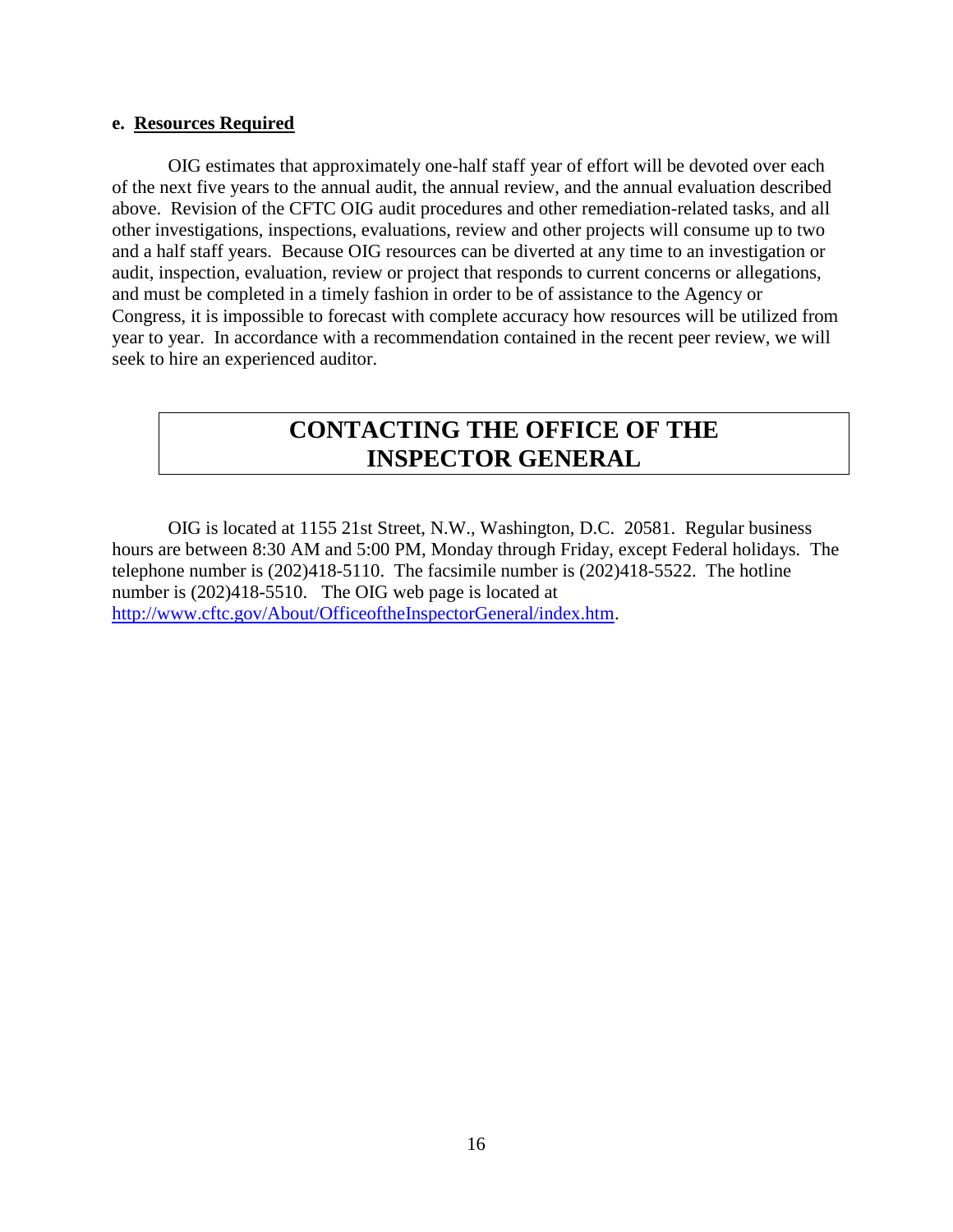## <span id="page-24-0"></span>**Table 1**

#### **Reports Issued with Questioned Costs (October 1, 2010 – March 31, 2011)**

|                |        |                                        | Dollar Value     |                |                |
|----------------|--------|----------------------------------------|------------------|----------------|----------------|
|                |        |                                        |                  |                | Thousands      |
|                |        |                                        | Number           | Questioned     | Unsupported    |
|                |        |                                        |                  |                |                |
| A.             |        | For which no management decision has   |                  |                |                |
|                |        | been made by the commencement of the   |                  |                |                |
|                |        | reporting period                       | $\boldsymbol{0}$ | $\overline{0}$ | $\overline{0}$ |
|                |        |                                        |                  |                |                |
| <b>B.</b>      |        | Which were issued during the reporting |                  |                |                |
|                | period |                                        | $\overline{0}$   | $\overline{0}$ | $\overline{0}$ |
|                |        |                                        |                  |                |                |
|                |        | Subtotals $(A + B)$                    | $\overline{0}$   | $\overline{0}$ | $\Omega$       |
| $\mathbf{C}$ . |        | For which a management decision was    |                  |                |                |
|                |        | made during the reporting period       | $\overline{0}$   | $\overline{0}$ | $\theta$       |
|                |        |                                        |                  |                |                |
|                | (1)    | dollar value of                        |                  |                |                |
|                |        | disallowed costs                       | $\theta$         | 0              | $\Omega$       |
|                |        |                                        |                  |                |                |
|                | (iii)  | dollar value of costs not              |                  |                |                |
|                |        | disallowed                             | $\theta$         | $\overline{0}$ | $\theta$       |
| D.             |        | For which no management decision       |                  |                |                |
|                |        | has been made by the end of the        |                  |                |                |
|                |        |                                        |                  |                |                |
|                |        | reporting period                       | 0                | 0              | $\Omega$       |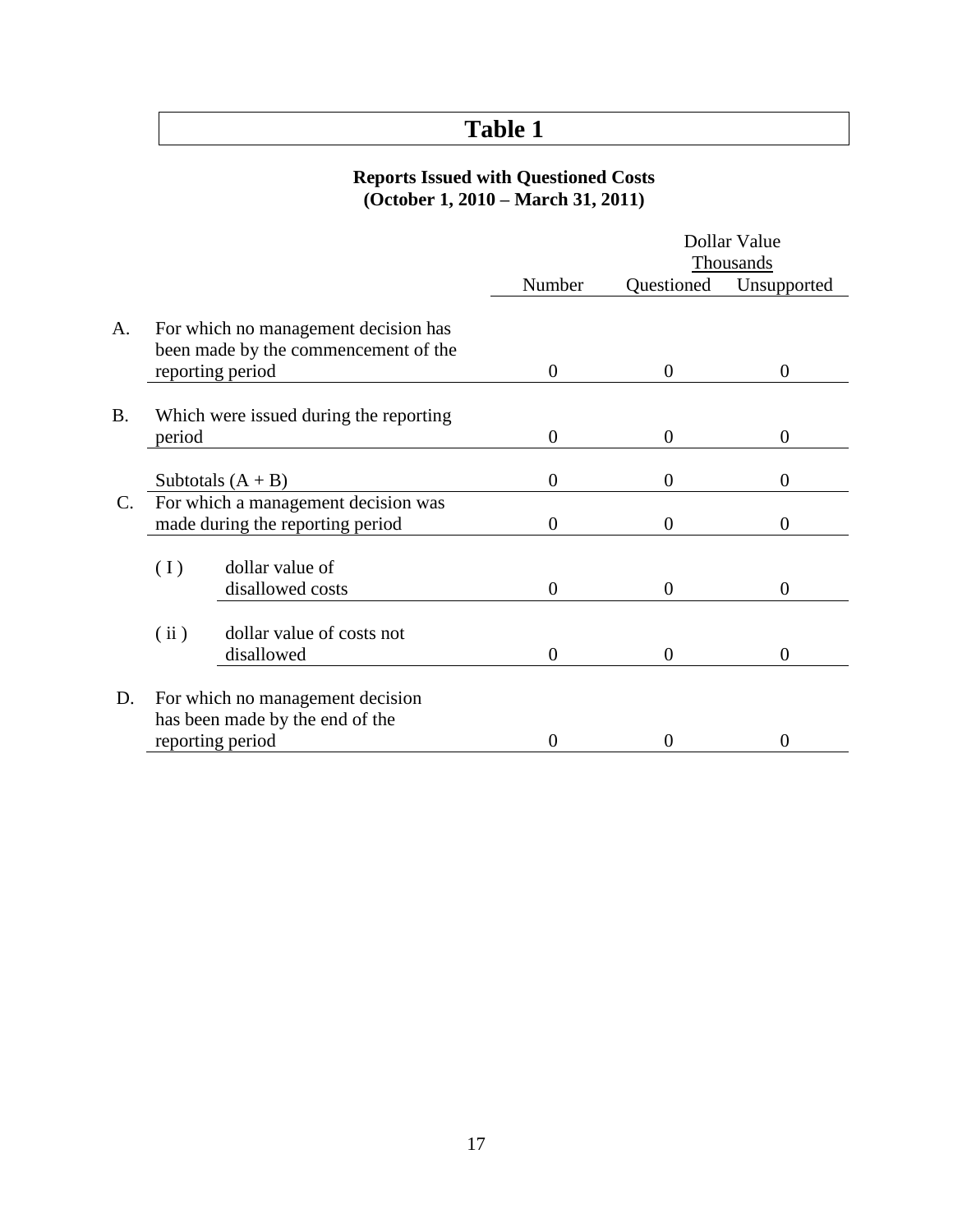## <span id="page-25-0"></span>**Table 2**

### **Reports Issued with Recommendations That Funds be Put to Better Use (October 1, 2010 – March 31, 2011)**

|             |                                                                                                  |                | Dollar Value   |
|-------------|--------------------------------------------------------------------------------------------------|----------------|----------------|
|             |                                                                                                  | Number         | Thousands      |
| A.          | For which no management decision has<br>been made by the commencement of the<br>reporting period | $\theta$       | $\Omega$       |
| <b>B.</b>   | Which were issued during the reporting<br>period                                                 | $\theta$       | $\overline{0}$ |
|             | Subtotals $(A + B)$                                                                              | $\overline{0}$ | 0              |
| $C_{\cdot}$ | For which a management decision was<br>made during the reporting period                          | $\theta$       | 0              |
|             | dollar value of<br>(i)<br>recommendations that<br>were agreed to by management                   | $\Omega$       | 0              |
|             | (i)<br>dollar value of<br>recommendations that<br>were not agreed to by<br>management            | $\overline{0}$ | 0              |
| D.          | For which no management decision<br>has been made by the end of the                              |                |                |
|             | reporting period                                                                                 | $\Omega$       | $\Omega$       |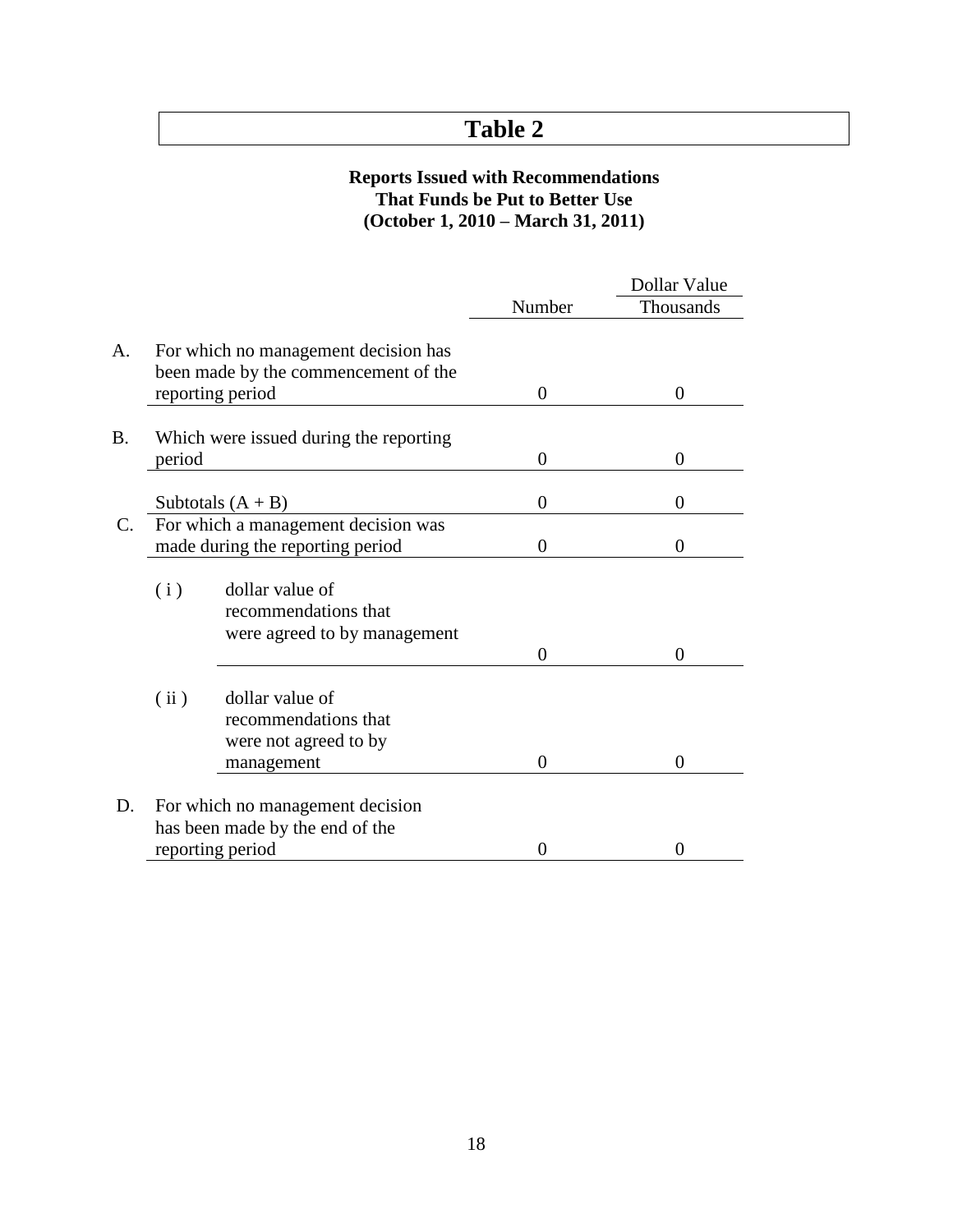## <span id="page-26-0"></span>**APPENDIX – PEER REVIEWS**

In accordance with Section 989C of the Dodd-Frank Wall Street Reform and Consumer Protection Act ("Dodd-Frank Act"), Pub. L. 111-203, 124 Stat. 1376 (2010), we are including an appendix containing:

- the results of any peer review conducted by another Office of Inspector General during the reporting period; or if no peer review was conducted within that reporting period, a statement identifying the date of the last peer review conducted by another Office of Inspector General;
- a list of any outstanding recommendations from any peer review conducted by another Office of Inspector General that have not been fully implemented, including a statement describing the status of the implementation and why implementation is not complete; and
- a list of any peer reviews conducted by the Inspector General of another Office of the Inspector General during the reporting period, including a list of any outstanding recommendations made from any previous peer review (including any peer review conducted before the reporting period) that remain outstanding or have not been fully implemented.

## Peer Review of the CFTC OIG Audit Function performed by the Federal Election Commission OIG.

On March 31, 2010, the Federal Election Commission Office of Inspector General (FEC OIG) issued a peer review of the audit function for the CFTC OIG. CFTC OIG received a rating of "fail, with a scope limitation."

We agree with FEC OIG's recommendations for improving our conduct of audits in accordance with generally accepted government auditing standards (GAGAS) and are in the process of implementing all of them. However, we disagree with a number of FEC OIG findings that resulted from their conclusion that the two audits examined during their peer review were intended to be GAGAS audits. CFTC OIG's prior semiannual reports and internal records clearly contradict their conclusion that these were intended to be GAGAS audits.

In the peer review report, FEC OIG made 29 recommendations. One recommendation – that we post all reports on the IG website within three days of issuance – has already been implemented. We estimate implementation of the remaining 28 recommendations by May 30, 2011. To assist us in addressing the remaining 28 recommendations, we have temporarily hired a former Inspector General and former Chair of the Peer Review Committee for the Executive Council on Integrity and Efficiency. Specifically, we are revising CFTC OIG policies and procedures and implementing internal controls to prevent recurrence of the problems identified by FEC OIG. In addition, barring budget limitations, we will permanently hire a senior level

 $\overline{a}$ 

 $<sup>1</sup>$  The peer review report is available at:</sup>

[http://www.cftc.gov/ucm/groups/public/@aboutcftc/documents/file/oig\\_peerreview.pdf.](http://www.cftc.gov/ucm/groups/public/@aboutcftc/documents/file/oig_peerreview.pdf)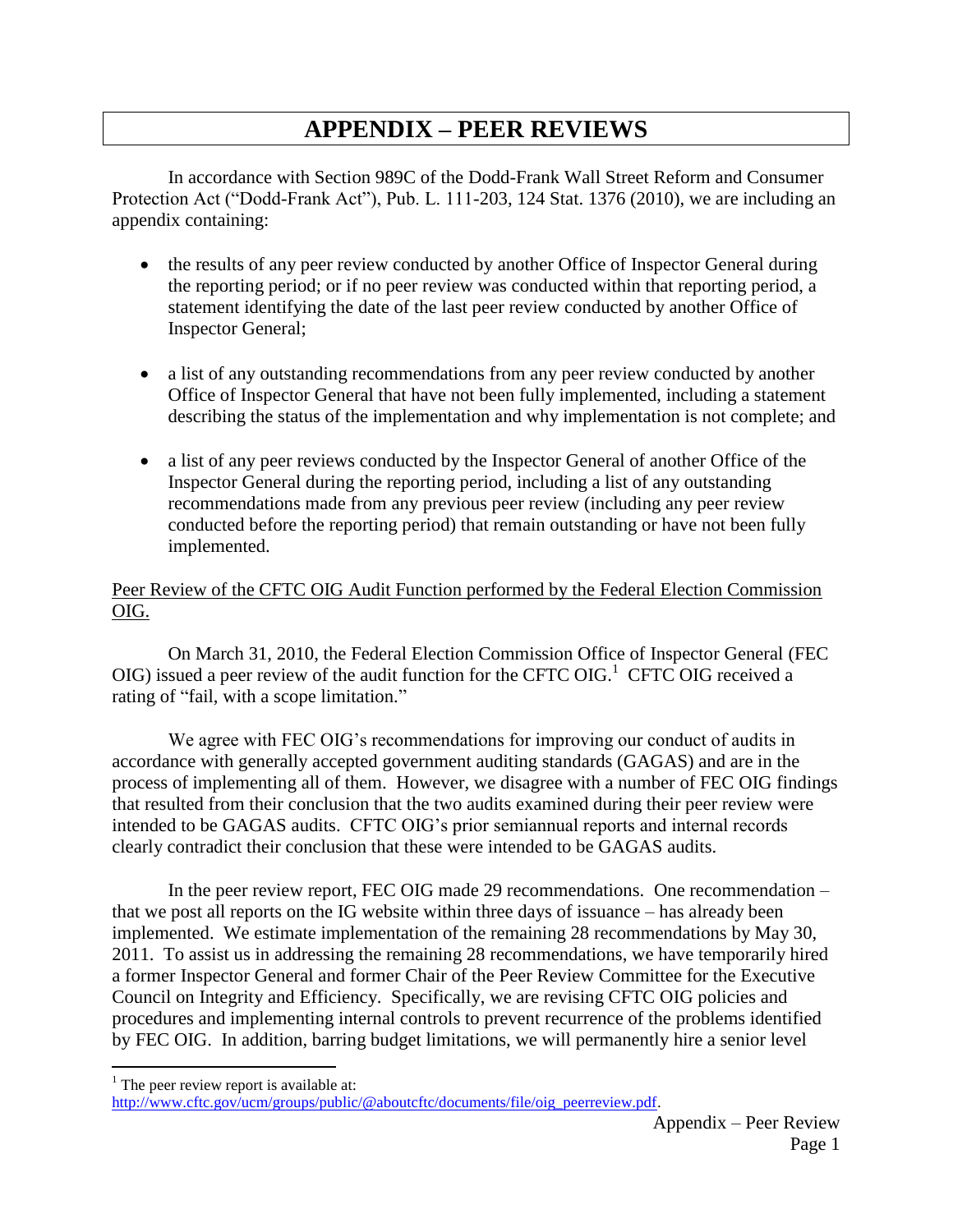official to manage CFTC's audits and to facilitate the conduct of GAGAS audits. The 28 FEC OIG recommendations that remain outstanding and we are addressing are:

1.a.1 improve its quality control processes, including documented policies and procedures, to ensure that initial and subsequent assessments and decisions to perform work as audits, inspections, investigations or limited reviews are adequately documented and retained in the audit file; and

1.a.2 ensure audit reports fully and accurately reflect the performance standards and include modified or unmodified GAGAS compliance statements, as appropriate;

1.b.1 amend current policies and procedures to better define supervisory review processes, including which are optional and which are mandatory, to ensure compliance with GAGAS;

1.b.2 document and enforce control processes to ensure supervisory review is performed independently of those planning, performing and reporting audit results;

1.b.3 ensure staff assigned supervisory review responsibilities have adequate knowledge, skills, ability and training to perform the task;

1.b.4 document and enforce quality processes to ensure independent referencing is performed and all comments or questions resolved prior to final report release;

1.b.5 ensure adequate documentation is retained to support the fact that independent referencing was performed;

1.b.6 consider outsourcing independent referencing to another OIG or contractor to ensure adequate separation between those performing audit work and referencing of reports;

1.b.7 consider transitioning to electronic workpapers to support adequate segregation of duties between those conducting audits and those performing supervisory review;

1.c.1 comply with GAS 3.11 and "include policies and procedures for identifying and resolving external impairments as part of their quality control system for compliance with GAS independence requirements";

1.c.2 formally document its policies and procedures for assessing and reporting potential internal independence impairments in accordance with GAS 3.08;

1.d.1 plan, conduct, and monitor analysis of monitoring procedures, at least annually, to evaluate adherence to professional standards, whether the quality control system has been appropriately designed; and whether quality policies and procedures are operating effectively and complied with in practice;

2.a.1 prepare workpaper files for all OIG work products at the time work is performed and retain them in accordance with OIG and National Archives and Records Administration (NARA) record retention standards;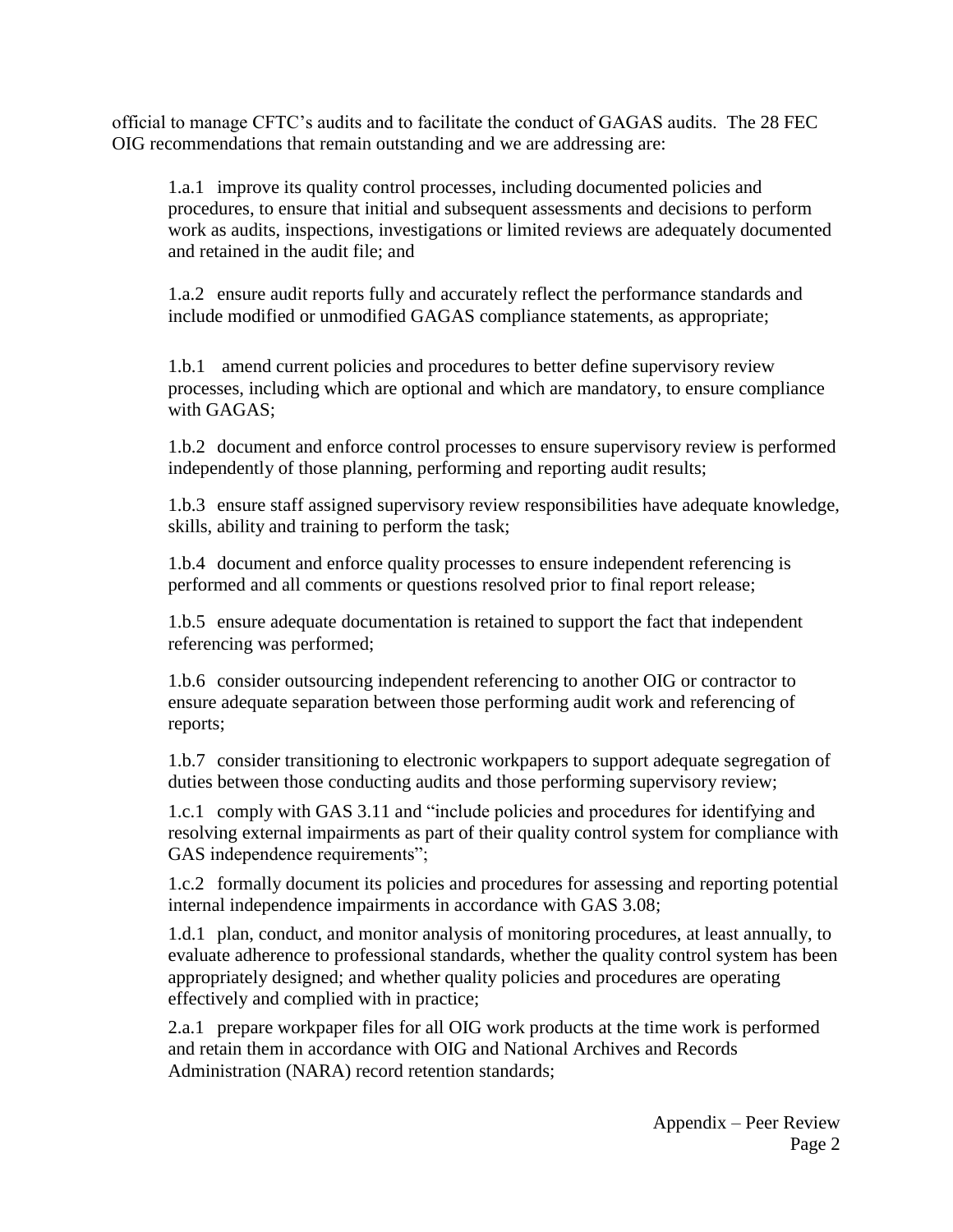2.a.2 obtain and maintain adequate documentation on the dates workpapers are prepared and reviewed;

2.a.3 Ensure all workpapers are prepared and approved prior to the issuance of the final reports to the CFTC;

2.b.1 take steps necessary to ensure the staff meets their responsibilities for CPE requirements and maintain documentation, as described by GAS, supporting CPE hours earned;

2.b.2 Staff required to comply with the GAS standards should include the requirement in their annual performance plans and monitor progress towards meeting the training objectives quarterly;

2.b.3 Staff should only record CPEs for training that qualify as CPE under GAS;

2.b.4 Adequate funds for training should be requested in order to meet the training requirements. The current annual budget of \$5,000 for all staff may not be sufficient;

2.b.5 The centralized spreadsheet should be reviewed quarterly to ensure staff are on track to meet annual and biennial training requirements, as well as verify that adequate documentation to support CPEs reported in the spreadsheet are maintained;

2.d.1 conduct adequate audit planning and sufficiently assess internal controls, audit risk, and user needs;

2.d.2 plan and perform audit testing to meet GAS requirements and user needs;

2.d.3 clearly document planning decisions and deviations from GAS in the audit file and report;

2.d.4 employ an experienced auditor to augment the current non-audit OIG staff;

2.e.1 require staff attend audit training to ensure they plan for, obtain, and prepare adequate audit evidence to comply with the GAS standards;

2.e.2 develop findings and clearly document the communication of the findings to management, and management's agreement or disagreement with the findings;

2.e.3 retain the information on communicated findings, management's response, corrective actions taken by management, and OIG verification of corrective actions in the audit file, and also include the information in the audit report, where applicable;

2.f.1 maintain a checklist devised from the peer review guidance for each audit file to ensure all audit reports issued by the office contain adequate disclosures to support GAGAS reporting standards.

Peer Review of the Audit Function of the Farm Credit Administration Office of Inspector General

Appendix – Peer Review During the reporting period, the CFTC OIG completed a peer review of the audit function of the Farm Credit Administration Office of Inspector General (FCA OIG). FCA OIG received a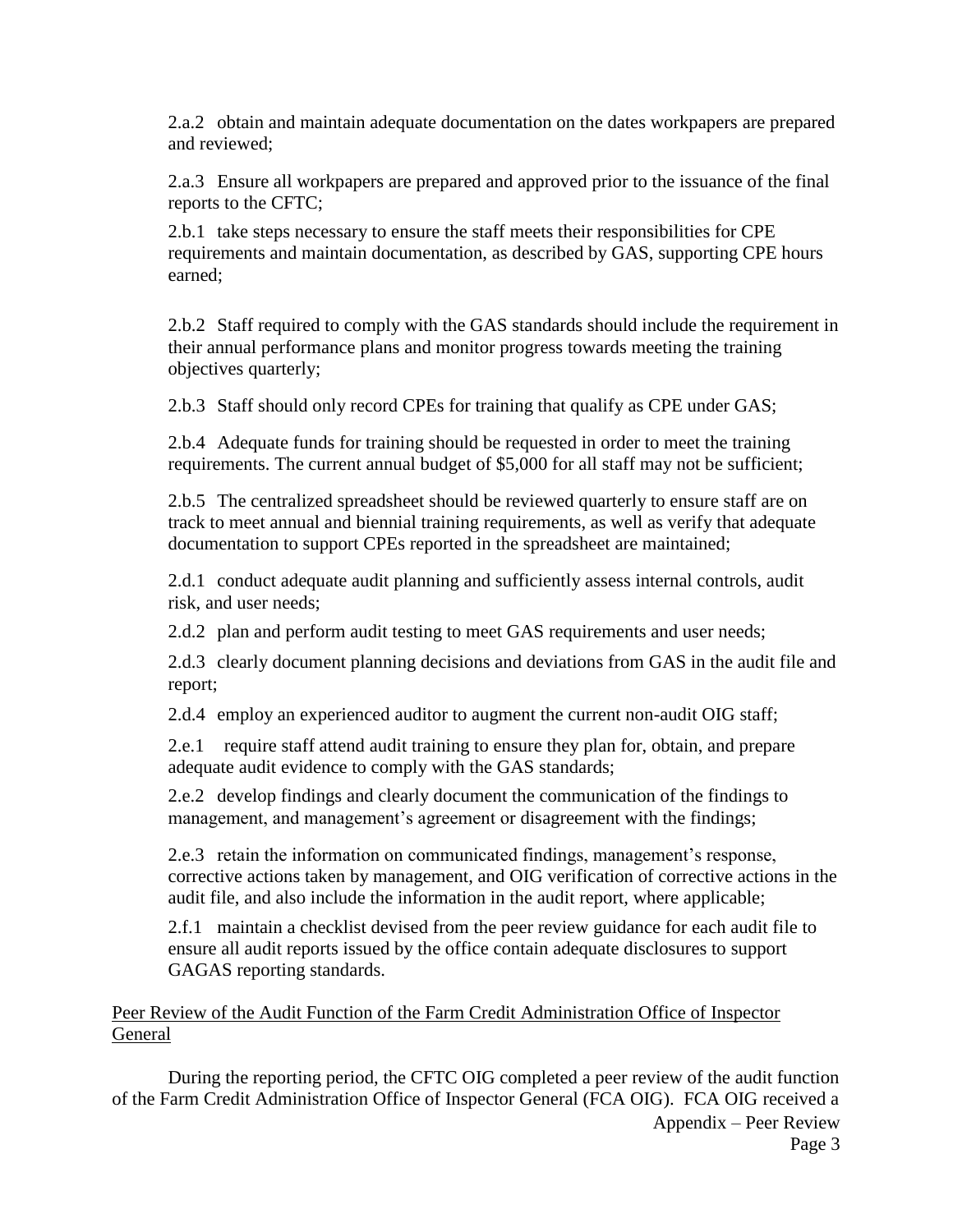peer review rating of *pass*. At the end of the reporting period, there were no outstanding recommendations.